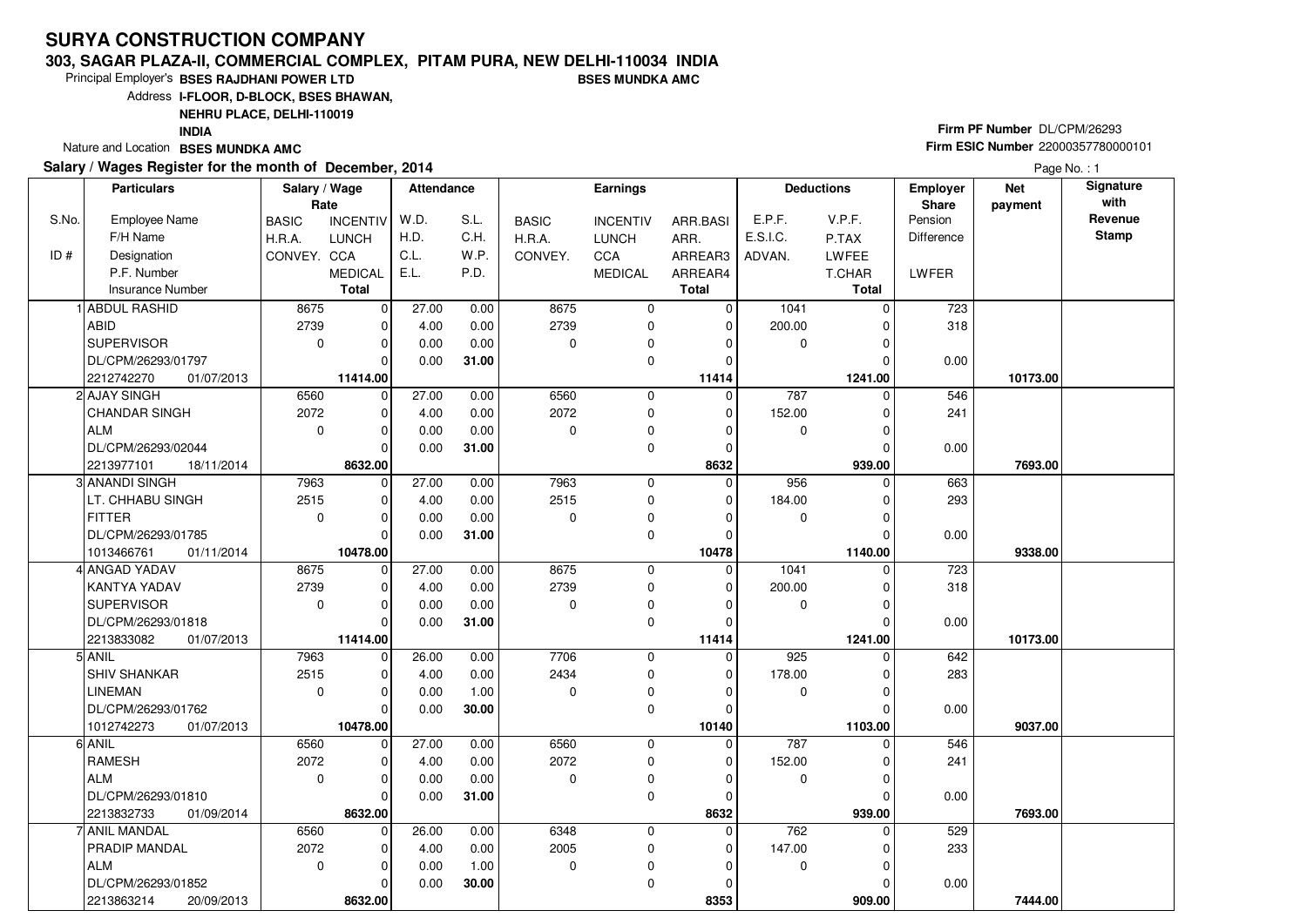#### **303, SAGAR PLAZA-II, COMMERCIAL COMPLEX, PITAM PURA, NEW DELHI-110034 INDIABSES MUNDKA AMC**

Principal Employer's**BSES RAJDHANI POWER LTD**

Address**I-FLOOR, D-BLOCK, BSES BHAWAN,**

**NEHRU PLACE, DELHI-110019**

**INDIA**

Nature and Location **BSES MUNDKA AMC** 

### **Salary / Wages Register for the month of December, 2014**

# **Firm PF Number** DL/CPM/26293 **Firm ESIC Number** <sup>22000357780000101</sup>

|       | <b>Particulars</b>       | Salary / Wage<br>Rate |                 | <b>Attendance</b> |       |              | <b>Earnings</b> |              |          | <b>Deductions</b> | Employer<br>Share | <b>Net</b><br>payment | Signature<br>with |
|-------|--------------------------|-----------------------|-----------------|-------------------|-------|--------------|-----------------|--------------|----------|-------------------|-------------------|-----------------------|-------------------|
| S.No. | <b>Employee Name</b>     | <b>BASIC</b>          | <b>INCENTIV</b> | W.D.              | S.L.  | <b>BASIC</b> | <b>INCENTIV</b> | ARR.BASI     | E.P.F.   | V.P.F.            | Pension           |                       | Revenue           |
|       | F/H Name                 | H.R.A.                | <b>LUNCH</b>    | H.D.              | C.H.  | H.R.A.       | <b>LUNCH</b>    | ARR.         | E.S.I.C. | P.TAX             | <b>Difference</b> |                       | <b>Stamp</b>      |
| ID#   | Designation              | CONVEY. CCA           |                 | C.L.              | W.P.  | CONVEY.      | CCA             | ARREAR3      | ADVAN.   | LWFEE             |                   |                       |                   |
|       | P.F. Number              |                       | <b>MEDICAL</b>  | E.L.              | P.D.  |              | <b>MEDICAL</b>  | ARREAR4      |          | T.CHAR            | LWFER             |                       |                   |
|       | <b>Insurance Number</b>  |                       | <b>Total</b>    |                   |       |              |                 | <b>Total</b> |          | <b>Total</b>      |                   |                       |                   |
|       | 8 ARJUN PARSAD           | 7963                  | $\mathbf 0$     | 26.00             | 0.00  | 7706         | 0               | 0            | 925      | $\Omega$          | 642               |                       |                   |
|       | JHALLU PARSAD            | 2515                  | $\mathbf 0$     | 4.00              | 0.00  | 2434         | $\mathbf 0$     | $\mathbf 0$  | 178.00   | $\Omega$          | 283               |                       |                   |
|       | LINEMAN                  | $\mathbf 0$           | $\mathbf 0$     | 0.00              | 1.00  | $\Omega$     | 0               | $\Omega$     | 0        |                   |                   |                       |                   |
|       | DL/CPM/26293/01798       |                       | $\Omega$        | 0.00              | 30.00 |              | 0               | $\Omega$     |          |                   | 0.00              |                       |                   |
|       | 2212742275<br>01/07/2013 |                       | 10478.00        |                   |       |              |                 | 10140        |          | 1103.00           |                   | 9037.00               |                   |
|       | 9 ASHOK KUMAR            | 6560                  | $\mathbf 0$     | 26.00             | 0.00  | 6348         | $\mathbf 0$     | $\Omega$     | 762      | $\Omega$          | 529               |                       |                   |
|       | MAHABIR SINGH            | 2072                  | $\mathbf 0$     | 4.00              | 0.00  | 2005         | 0               | 0            | 147.00   | $\Omega$          | 233               |                       |                   |
|       | <b>ALM</b>               | $\mathbf 0$           | $\mathbf 0$     | 0.00              | 1.00  | $\Omega$     | 0               | $\Omega$     | 0        | 0                 |                   |                       |                   |
|       | DL/CPM/26293/01807       |                       | $\Omega$        | 0.00              | 30.00 |              | $\mathbf 0$     | $\mathbf 0$  |          | $\Omega$          | 0.00              |                       |                   |
|       | 2213832591<br>01/07/2013 |                       | 8632.00         |                   |       |              |                 | 8353         |          | 909.00            |                   | 7444.00               |                   |
|       | 10 ASHOK PASWAN          | 7963                  | $\mathbf 0$     | 26.00             | 0.00  | 7706         | 0               | $\mathbf 0$  | 925      | $\Omega$          | 642               |                       |                   |
|       | <b>RIJAN PASWAN</b>      | 2515                  | $\mathbf 0$     | 4.00              | 0.00  | 2434         | $\mathbf 0$     | $\mathbf 0$  | 178.00   | 0                 | 283               |                       |                   |
|       | <b>LINEMAN</b>           | $\mathbf 0$           | $\mathbf 0$     | 0.00              | 1.00  | $\Omega$     | 0               | $\Omega$     | 0        | $\Omega$          |                   |                       |                   |
|       | DL/CPM/26293/01763       |                       | $\Omega$        | 0.00              | 30.00 |              | 0               | $\mathbf 0$  |          | $\Omega$          | 0.00              |                       |                   |
|       | 1012742276<br>01/07/2013 |                       | 10478.00        |                   |       |              |                 | 10140        |          | 1103.00           |                   | 9037.00               |                   |
|       | 11 BABLU                 | 6560                  | $\overline{0}$  | 26.00             | 0.00  | 6348         | 0               | $\Omega$     | 762      | $\Omega$          | 529               |                       |                   |
|       | <b>SAURAJ SINGH</b>      | 2072                  | $\mathbf 0$     | 4.00              | 0.00  | 2005         | $\mathbf 0$     | 0            | 147.00   |                   | 233               |                       |                   |
|       | ALM                      | $\mathbf 0$           | $\mathbf 0$     | 0.00              | 1.00  | $\Omega$     | 0               | $\Omega$     | 0        | $\Omega$          |                   |                       |                   |
|       | DL/CPM/26293/01803       |                       | $\Omega$        | 0.00              | 30.00 |              | $\mathbf 0$     | $\Omega$     |          | $\Omega$          | 0.00              |                       |                   |
|       | 2213832575<br>01/07/2013 |                       | 8632.00         |                   |       |              |                 | 8353         |          | 909.00            |                   | 7444.00               |                   |
|       | 12 BABU LAL              | 6560                  | $\mathbf 0$     | 26.00             | 0.00  | 6348         | 0               | $\mathbf 0$  | $\Omega$ | $\Omega$          | 0                 |                       |                   |
|       | KHYALI RAM               | 2072                  | $\mathbf 0$     | 4.00              | 0.00  | 2005         | $\mathbf 0$     | $\mathbf 0$  | 147.00   | $\Omega$          | $\mathbf 0$       |                       |                   |
|       | ALM                      | $\mathbf 0$           | $\mathbf 0$     | 0.00              | 1.00  | $\Omega$     | 0               | 0            | 0        | 0                 |                   |                       |                   |
|       |                          |                       | $\Omega$        | 0.00              | 30.00 |              | $\mathbf 0$     | $\mathbf 0$  |          | 0                 | 0.00              |                       |                   |
|       | 2213833084<br>01/07/2013 |                       | 8632.00         |                   |       |              |                 | 8353         |          | 147.00            |                   | 8206.00               |                   |
|       | 13 BALMAKUND             | 7963                  | $\mathbf 0$     | 27.00             | 0.00  | 7963         | $\mathbf 0$     | $\Omega$     | 956      | $\Omega$          | 663               |                       |                   |
|       | MAHESHWER SINGH          | 2515                  | $\mathbf 0$     | 4.00              | 0.00  | 2515         | 0               | 0            | 184.00   |                   | 293               |                       |                   |
|       | <b>LINEMAN</b>           | $\Omega$              | $\Omega$        | 0.00              | 0.00  | $\Omega$     | $\mathbf 0$     | $\Omega$     | 0        | $\Omega$          |                   |                       |                   |
|       | DL/CPM/26293/01836       |                       | $\Omega$        | 0.00              | 31.00 |              | $\Omega$        | $\Omega$     |          |                   | 0.00              |                       |                   |
|       | 1012742277<br>01/07/2013 |                       | 10478.00        |                   |       |              |                 | 10478        |          | 1140.00           |                   | 9338.00               |                   |
|       | 14 BHERO                 | 6560                  | $\mathbf 0$     | 26.00             | 0.00  | 6348         | $\mathbf 0$     | 0            | 762      | 0                 | 529               |                       |                   |
|       | <b>NARAYAN</b>           | 2072                  | $\mathbf 0$     | 4.00              | 0.00  | 2005         | 0               | 0            | 147.00   |                   | 233               |                       |                   |
|       | ALM                      | $\mathbf 0$           | $\mathbf 0$     | 0.00              | 1.00  | $\mathbf 0$  | 0               | $\Omega$     | 0        | O                 |                   |                       |                   |
|       | DL/CPM/26293/01787       |                       | $\Omega$        | 0.00              | 30.00 |              | $\mathbf 0$     | $\Omega$     |          |                   | 0.00              |                       |                   |
|       | 1013500536<br>01/07/2013 |                       | 8632.00         |                   |       |              |                 | 8353         |          | 909.00            |                   | 7444.00               |                   |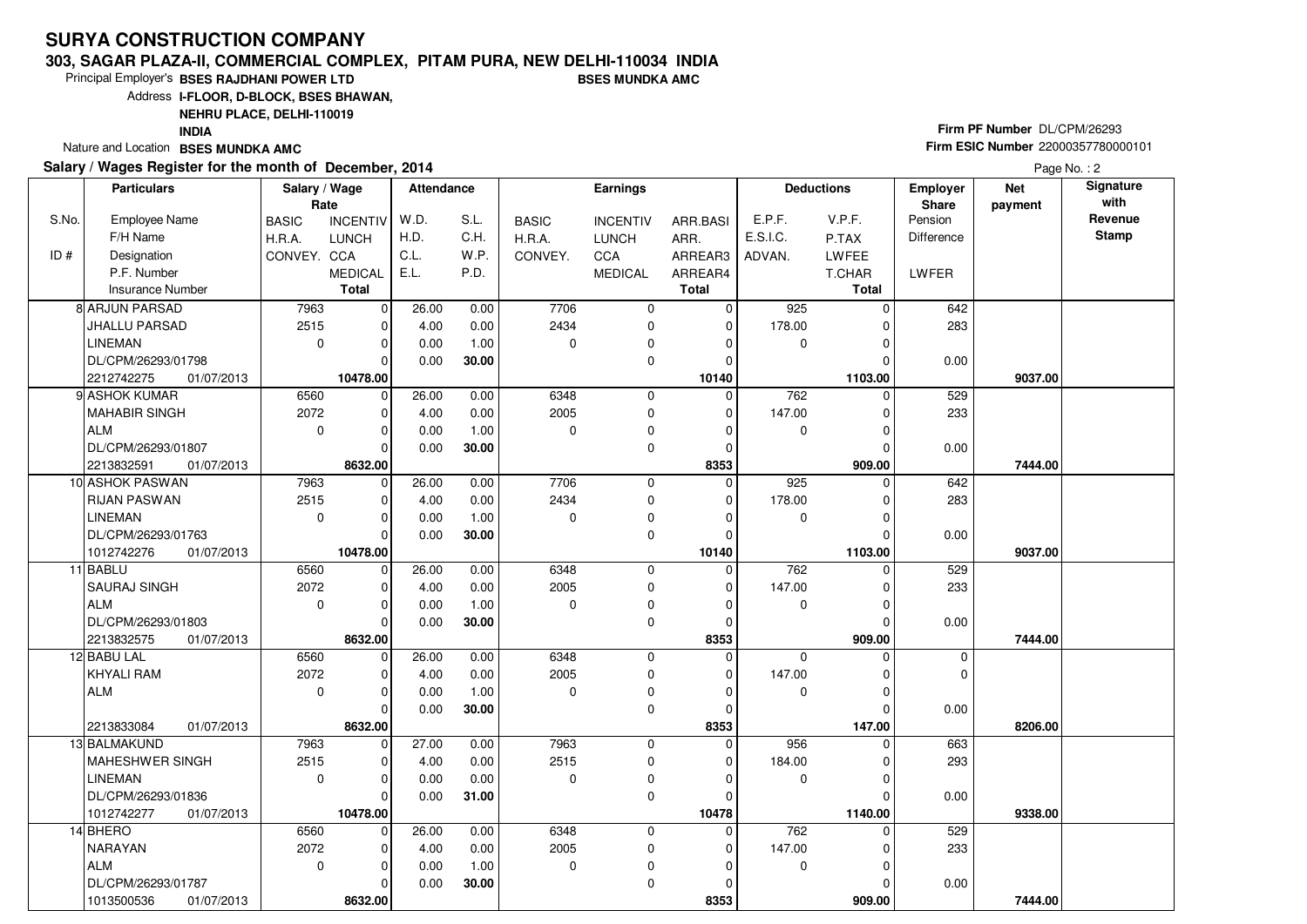#### **303, SAGAR PLAZA-II, COMMERCIAL COMPLEX, PITAM PURA, NEW DELHI-110034 INDIABSES MUNDKA AMC**

Principal Employer's**BSES RAJDHANI POWER LTD**

Address**I-FLOOR, D-BLOCK, BSES BHAWAN,**

**NEHRU PLACE, DELHI-110019**

**INDIA**

Nature and Location **BSES MUNDKA AMC** 

### **Salary / Wages Register for the month of December, 2014**

# **Firm PF Number** DL/CPM/26293 **Firm ESIC Number** <sup>22000357780000101</sup>

|       | <b>Particulars</b>         | Salary / Wage<br>Rate |                 | <b>Attendance</b> |       |              | <b>Earnings</b> |              |                  | <b>Deductions</b> | Employer<br><b>Share</b> | <b>Net</b> | Signature<br>with |
|-------|----------------------------|-----------------------|-----------------|-------------------|-------|--------------|-----------------|--------------|------------------|-------------------|--------------------------|------------|-------------------|
| S.No. | Employee Name              | <b>BASIC</b>          | <b>INCENTIV</b> | W.D.              | S.L.  | <b>BASIC</b> | <b>INCENTIV</b> | ARR.BASI     | E.P.F.           | V.P.F.            | Pension                  | payment    | Revenue           |
|       | F/H Name                   | H.R.A.                | <b>LUNCH</b>    | H.D.              | C.H.  | H.R.A.       | <b>LUNCH</b>    | ARR.         | E.S.I.C.         | P.TAX             | Difference               |            | <b>Stamp</b>      |
| ID#   | Designation                | CONVEY. CCA           |                 | C.L.              | W.P.  | CONVEY.      | <b>CCA</b>      | ARREAR3      | ADVAN.           | <b>LWFEE</b>      |                          |            |                   |
|       | P.F. Number                |                       | <b>MEDICAL</b>  | E.L.              | P.D.  |              | <b>MEDICAL</b>  | ARREAR4      |                  | T.CHAR            | LWFER                    |            |                   |
|       | <b>Insurance Number</b>    |                       | <b>Total</b>    |                   |       |              |                 | <b>Total</b> |                  | <b>Total</b>      |                          |            |                   |
|       | 15 BHUPENDER               | 6560                  | $\mathbf 0$     | 26.00             | 0.00  | 6348         | 0               | 0            | 762              | $\Omega$          | 529                      |            |                   |
|       | <b>OM PARKASH</b>          | 2072                  | $\mathbf 0$     | 4.00              | 0.00  | 2005         | $\mathbf 0$     | $\mathbf 0$  | 147.00           | $\Omega$          | 233                      |            |                   |
|       | ALM                        | $\mathbf 0$           | $\Omega$        | 0.00              | 1.00  | $\Omega$     | 0               | $\Omega$     | 0                |                   |                          |            |                   |
|       | DL/CPM/26293/01839         |                       | $\Omega$        | 0.00              | 30.00 |              | 0               | $\mathbf 0$  |                  | 0                 | 0.00                     |            |                   |
|       | 01/07/2013<br>2213834568   |                       | 8632.00         |                   |       |              |                 | 8353         |                  | 909.00            |                          | 7444.00    |                   |
|       | 16 BIJENDER                | 6560                  | $\overline{0}$  | 26.00             | 0.00  | 6348         | 0               | $\Omega$     | 762              | $\Omega$          | 529                      |            |                   |
|       | <b>EIDAL SINGH</b>         | 2072                  | $\mathbf 0$     | 4.00              | 0.00  | 2005         | $\mathbf 0$     | $\mathbf 0$  | 147.00           |                   | 233                      |            |                   |
|       | ALM                        | $\mathbf 0$           | $\mathbf 0$     | 0.00              | 1.00  | $\Omega$     | 0               | $\Omega$     | 0                |                   |                          |            |                   |
|       | DL/CPM/26293/01811         |                       | $\Omega$        | 0.00              | 30.00 |              | $\mathbf 0$     | $\mathbf 0$  |                  | $\Omega$          | 0.00                     |            |                   |
|       | 2213832734<br>01/07/2013   |                       | 8632.00         |                   |       |              |                 | 8353         |                  | 909.00            |                          | 7444.00    |                   |
|       | 17 BIRENDRA MANDAL         | 6560                  | $\mathbf 0$     | 26.00             | 0.00  | 6348         | 0               | $\mathbf 0$  | 762              | 0                 | 529                      |            |                   |
|       | <b>DASHARATH MANDAL</b>    | 2072                  | $\mathbf 0$     | 4.00              | 0.00  | 2005         | $\mathbf 0$     | $\mathbf 0$  | 147.00           |                   | 233                      |            |                   |
|       | ALM                        | $\mathbf 0$           | $\mathbf 0$     | 0.00              | 1.00  | $\Omega$     | 0               | $\Omega$     | 0                | $\Omega$          |                          |            |                   |
|       | DL/CPM/26293/01853         |                       | $\Omega$        | 0.00              | 30.00 |              | $\mathbf 0$     | $\mathbf 0$  |                  |                   | 0.00                     |            |                   |
|       | 2213863216<br>20/09/2013   |                       | 8632.00         |                   |       |              |                 | 8353         |                  | 909.00            |                          | 7444.00    |                   |
|       | 18 BRIJESH GUPTA           | 7963                  | $\mathbf 0$     | 27.00             | 0.00  | 7963         | $\mathbf 0$     | $\mathbf 0$  | 956              | $\Omega$          | 663                      |            |                   |
|       | PHOOL CHAND GUPTA          | 2515                  | $\Omega$        | 4.00              | 0.00  | 2515         | $\mathbf 0$     | $\Omega$     | 184.00           |                   | 293                      |            |                   |
|       | <b>LINEMAN</b>             | $\mathbf 0$           | $\Omega$        | 0.00              | 0.00  | $\Omega$     | 0               | $\Omega$     | 0                |                   |                          |            |                   |
|       | DL/CPM/26293/02043         |                       | $\Omega$        | 0.00              | 31.00 |              | $\mathbf 0$     | $\Omega$     |                  |                   | 0.00                     |            |                   |
|       | 2213977095<br>18/11/2014   |                       | 10478.00        |                   |       |              |                 | 10478        |                  | 1140.00           |                          | 9338.00    |                   |
|       | 19 CHANDRASHEKHAR KU.      | 6560                  | $\mathbf 0$     | 26.00             | 0.00  | 6348         | $\mathbf 0$     | $\Omega$     | 762              |                   | 529                      |            |                   |
|       | <b>AGAMLAL SEN</b>         | 2072                  | $\Omega$        | 4.00              | 0.00  | 2005         | 0               | $\Omega$     | 147.00           |                   | 233                      |            |                   |
|       | <b>ALM</b>                 | $\Omega$              | $\mathbf 0$     | 0.00              | 1.00  | $\Omega$     | $\mathbf 0$     | $\mathbf 0$  | $\mathbf 0$      | O                 |                          |            |                   |
|       | DL/CPM/26293/01817         |                       | $\Omega$        | 0.00              | 30.00 |              | $\mathbf 0$     | $\Omega$     |                  |                   | 0.00                     |            |                   |
|       | 2213833080<br>01/07/2013   |                       | 8632.00         |                   |       |              |                 | 8353         |                  | 909.00            |                          | 7444.00    |                   |
|       | 20 CHHOTU KUMAR            | 7963                  | $\mathbf 0$     | 27.00             | 0.00  | 7963         | $\mathbf 0$     | $\mathbf{0}$ | 956              | 0                 | 663                      |            |                   |
|       | <b>GARBHI PRASAD SINGH</b> | 2515                  | $\mathbf 0$     | 4.00              | 0.00  | 2515         | 0               | 0            | 184.00           |                   | 293                      |            |                   |
|       | <b>LINEMAN</b>             | $\Omega$              | $\mathbf 0$     | 0.00              | 0.00  | $\Omega$     | $\mathbf 0$     | $\Omega$     | 0                |                   |                          |            |                   |
|       | DL/CPM/26293/01765         |                       | $\Omega$        | 0.00              | 31.00 |              | 0               | $\Omega$     |                  |                   | 0.00                     |            |                   |
|       | 1012742281<br>01/07/2013   |                       | 10478.00        |                   |       |              |                 | 10478        |                  | 1140.00           |                          | 9338.00    |                   |
|       | 21 DEEPAK KUMAR            | 7963                  | $\Omega$        | 26.00             | 0.00  | 7706         | $\mathbf 0$     | $\Omega$     | $\overline{925}$ | 0                 | 642                      |            |                   |
|       | <b>RAM NIWASH</b>          | 2515                  | $\Omega$        | 4.00              | 0.00  | 2434         | $\mathbf 0$     | 0            | 178.00           |                   | 283                      |            |                   |
|       | <b>LINEMAN</b>             | $\mathbf 0$           | $\mathbf 0$     | 0.00              | 1.00  | $\mathbf 0$  | 0               | $\Omega$     | 0                | U                 |                          |            |                   |
|       | DL/CPM/26293/01794         |                       | $\Omega$        | 0.00              | 30.00 |              | $\mathbf 0$     | $\Omega$     |                  |                   | 0.00                     |            |                   |
|       | 1113957143<br>01/07/2013   |                       | 10478.00        |                   |       |              |                 | 10140        |                  | 1103.00           |                          | 9037.00    |                   |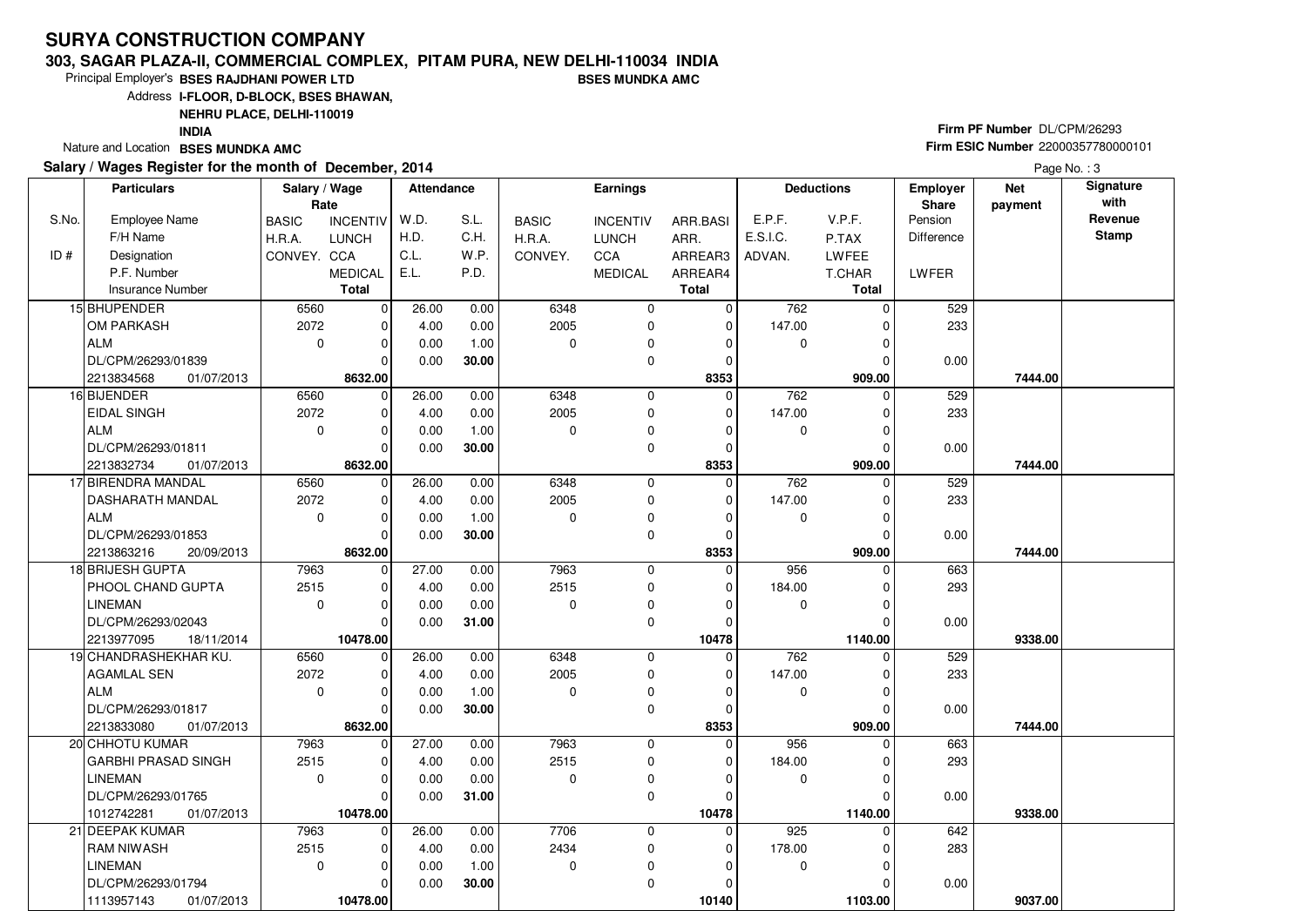#### **303, SAGAR PLAZA-II, COMMERCIAL COMPLEX, PITAM PURA, NEW DELHI-110034 INDIABSES MUNDKA AMC**

Principal Employer's**BSES RAJDHANI POWER LTD**

Address**I-FLOOR, D-BLOCK, BSES BHAWAN,**

**NEHRU PLACE, DELHI-110019**

**INDIA**

Nature and Location **BSES MUNDKA AMC** 

### **Salary / Wages Register for the month of December, 2014**

# **Firm PF Number** DL/CPM/26293 **Firm ESIC Number** <sup>22000357780000101</sup>

|       | <b>Particulars</b>                    | Salary / Wage<br>Rate |                            | <b>Attendance</b> |               |                  | <b>Earnings</b> |               |             | <b>Deductions</b> | <b>Employer</b><br>Share | <b>Net</b><br>payment | Signature<br>with |
|-------|---------------------------------------|-----------------------|----------------------------|-------------------|---------------|------------------|-----------------|---------------|-------------|-------------------|--------------------------|-----------------------|-------------------|
| S.No. | <b>Employee Name</b>                  | <b>BASIC</b>          | <b>INCENTIV</b>            | W.D.              | S.L.          | <b>BASIC</b>     | <b>INCENTIV</b> | ARR.BASI      | E.P.F.      | V.P.F.            | Pension                  |                       | Revenue           |
|       | F/H Name                              | H.R.A.                | <b>LUNCH</b>               | H.D.              | C.H.          | H.R.A.           | <b>LUNCH</b>    | ARR.          | E.S.I.C.    | P.TAX             | Difference               |                       | <b>Stamp</b>      |
| ID#   | Designation                           | CONVEY. CCA           |                            | C.L.              | W.P.          | CONVEY.          | CCA             | ARREAR3       | ADVAN.      | <b>LWFEE</b>      |                          |                       |                   |
|       | P.F. Number                           |                       | <b>MEDICAL</b>             | E.L.              | P.D.          |                  | <b>MEDICAL</b>  | ARREAR4       |             | T.CHAR            | <b>LWFER</b>             |                       |                   |
|       | <b>Insurance Number</b>               |                       | <b>Total</b>               |                   |               |                  |                 | <b>Total</b>  |             | <b>Total</b>      |                          |                       |                   |
|       | 22 DINKAR KUMAR SEN                   | 7963                  | $\mathbf 0$                | 26.00             | 0.00          | 7706             | $\mathbf 0$     | $\mathbf 0$   | 925         | $\Omega$          | 642                      |                       |                   |
|       | <b>AGAMLAL SEN</b>                    | 2515                  | $\mathbf 0$                | 4.00              | 0.00          | 2434             | $\mathbf 0$     | $\Omega$      | 178.00      |                   | 283                      |                       |                   |
|       | <b>LINEMAN</b>                        | $\mathbf 0$           | $\mathbf 0$                | 0.00              | 1.00          | $\Omega$         | $\mathbf 0$     | 0             | 0           |                   |                          |                       |                   |
|       | DL/CPM/26293/01760                    |                       | $\Omega$                   | 0.00              | 30.00         |                  | $\mathbf 0$     | $\Omega$      |             |                   | 0.00                     |                       |                   |
|       | 1010079092<br>01/07/2013              |                       | 10478.00                   |                   |               |                  |                 | 10140         |             | 1103.00           |                          | 9037.00               |                   |
|       | 23 GAUTAM KUMAR                       | 7963                  | $\mathbf 0$                | 26.00             | 0.00          | 7706             | $\mathbf 0$     | $\Omega$      | 925         | $\Omega$          | 642                      |                       |                   |
|       | SRIDHAR SINGH                         | 2515                  | $\mathbf 0$                | 4.00              | 0.00          | 2434             | $\mathbf 0$     | $\Omega$      | 178.00      | U                 | 283                      |                       |                   |
|       | <b>LINEMAN</b>                        | $\mathbf 0$           | $\mathbf 0$                | 0.00              | 1.00          | $\Omega$         | 0               | $\Omega$      | 0           |                   |                          |                       |                   |
|       | DL/CPM/26293/01813                    |                       | $\Omega$                   | 0.00              | 30.00         |                  | $\mathbf 0$     | $\Omega$      |             | O                 | 0.00                     |                       |                   |
|       | 2213832745<br>01/07/2013              |                       | 10478.00                   |                   |               |                  |                 | 10140         |             | 1103.00           |                          | 9037.00               |                   |
|       | 24 GOVIND                             | 7963                  | $\mathbf 0$                | 26.00             | 0.00          | 7706             | $\mathbf 0$     | $\Omega$      | 925         | 0                 | 642                      |                       |                   |
|       | <b>DILIP SINGH</b>                    | 2515                  | $\mathbf 0$                | 4.00              | 0.00          | 2434             | 0               | $\mathbf 0$   | 178.00      | 0                 | 283                      |                       |                   |
|       | LINEMAN                               | $\mathbf 0$           | $\mathbf 0$                | 0.00              | 1.00          | $\Omega$         | 0               | $\Omega$      | 0           |                   |                          |                       |                   |
|       | DL/CPM/26293/01808                    |                       | $\Omega$                   | 0.00              | 30.00         |                  | 0               | $\Omega$      |             |                   | 0.00                     |                       |                   |
|       | 2213832598<br>01/07/2013              |                       | 10478.00                   |                   |               |                  |                 | 10140         |             | 1103.00           |                          | 9037.00               |                   |
|       | 25 GUDDU SINGH                        | 7963                  | 0                          | 26.00             | 0.00          | 7706             | $\mathbf 0$     | $\Omega$      | 925         | $\Omega$          | 642                      |                       |                   |
|       | SAURAJ SINGH                          | 2515                  | $\mathbf 0$                | 4.00              | 0.00          | 2434             | $\mathbf 0$     | 0             | 178.00      |                   | 283                      |                       |                   |
|       | <b>LINEMAN</b>                        | $\mathbf 0$           | $\mathbf 0$                | 0.00              | 1.00          | $\Omega$         | $\mathbf 0$     | $\Omega$      | 0           | O                 |                          |                       |                   |
|       | DL/CPM/26293/01832                    |                       | $\Omega$                   | 0.00              | 30.00         |                  | 0               | 0             |             | O                 | 0.00                     |                       |                   |
|       | 1012742408<br>01/07/2013              |                       | 10478.00                   |                   |               |                  |                 | 10140         |             | 1103.00           |                          | 9037.00               |                   |
|       | 26 HIRA                               | 7963                  | $\mathbf 0$                | $\frac{1}{27.00}$ | 0.00          | 7963             | $\mathbf 0$     | $\Omega$      | 956         | $\Omega$          | 663                      |                       |                   |
|       | <b>CHHABU SINGH</b><br><b>LINEMAN</b> | 2515<br>$\mathbf 0$   | $\mathbf 0$<br>$\mathbf 0$ | 4.00<br>0.00      | 0.00          | 2515<br>$\Omega$ | 0<br>0          | 0<br>$\Omega$ | 184.00<br>0 | 0<br>$\Omega$     | 293                      |                       |                   |
|       | DL/CPM/26293/01784                    |                       | $\Omega$                   | 0.00              | 0.00<br>31.00 |                  | $\mathbf 0$     | $\Omega$      |             |                   | 0.00                     |                       |                   |
|       | 1013034860<br>01/07/2013              |                       | 10478.00                   |                   |               |                  |                 | 10478         |             | 1140.00           |                          | 9338.00               |                   |
|       | 27 JASWANT                            | 6560                  | $\overline{0}$             | 26.00             | 0.00          | 6348             | 0               | 0             | 762         | $\Omega$          | 529                      |                       |                   |
|       | BALWANT                               | 2072                  | $\mathbf 0$                | 4.00              | 0.00          | 2005             | $\mathbf 0$     | 0             | 147.00      |                   | 233                      |                       |                   |
|       | ALM                                   | $\mathbf 0$           | $\mathbf 0$                | 0.00              | 1.00          | $\Omega$         | 0               | $\Omega$      | 0           | O                 |                          |                       |                   |
|       | DL/CPM/26293/01824                    |                       | $\Omega$                   | 0.00              | 30.00         |                  | $\mathbf 0$     | $\mathbf 0$   |             | $\Omega$          | 0.00                     |                       |                   |
|       | 2213833549<br>01/07/2013              |                       | 8632.00                    |                   |               |                  |                 | 8353          |             | 909.00            |                          | 7444.00               |                   |
|       | 28 JITENDRA PRASAD GUPTA              | 6560                  | $\mathbf 0$                | 26.00             | 0.00          | 6348             | 0               | 0             | 762         | 0                 | 529                      |                       |                   |
|       | PUNIT LAL PRASAD                      | 2072                  | $\mathbf 0$                | 4.00              | 0.00          | 2005             | 0               | $\Omega$      | 147.00      |                   | 233                      |                       |                   |
|       | <b>ALM</b>                            | $\mathbf 0$           | $\mathbf 0$                | 0.00              | 1.00          | $\mathbf 0$      | 0               | $\Omega$      | 0           | U                 |                          |                       |                   |
|       | DL/CPM/26293/01846                    |                       | $\Omega$                   | 0.00              | 30.00         |                  | $\mathbf 0$     | $\Omega$      |             |                   | 0.00                     |                       |                   |
|       | 2213857489<br>02/09/2013              |                       | 8632.00                    |                   |               |                  |                 | 8353          |             | 909.00            |                          | 7444.00               |                   |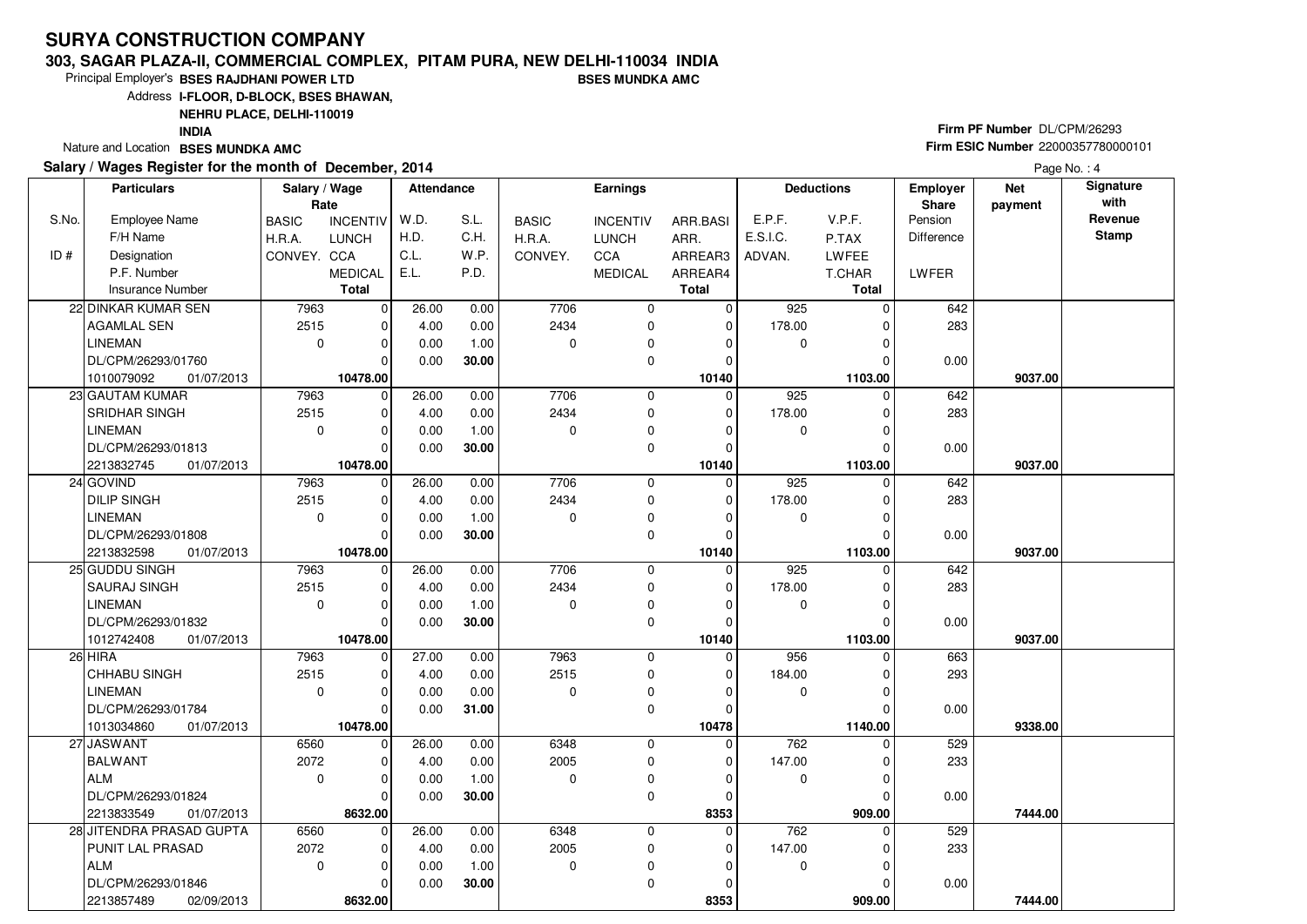#### **303, SAGAR PLAZA-II, COMMERCIAL COMPLEX, PITAM PURA, NEW DELHI-110034 INDIABSES MUNDKA AMC**

Principal Employer's**BSES RAJDHANI POWER LTD**

Address**I-FLOOR, D-BLOCK, BSES BHAWAN,**

**NEHRU PLACE, DELHI-110019**

**INDIA**

Nature and Location **BSES MUNDKA AMC** 

### **Salary / Wages Register for the month of December, 2014**

# **Firm PF Number** DL/CPM/26293 **Firm ESIC Number** <sup>22000357780000101</sup>

|       | <b>Particulars</b>                | Salary / Wage<br>Rate |                               | <b>Attendance</b> |              |              | Earnings         |                      |             | <b>Deductions</b>   | <b>Employer</b><br>Share | <b>Net</b><br>payment | Signature<br>with |
|-------|-----------------------------------|-----------------------|-------------------------------|-------------------|--------------|--------------|------------------|----------------------|-------------|---------------------|--------------------------|-----------------------|-------------------|
| S.No. | <b>Employee Name</b>              | <b>BASIC</b>          | <b>INCENTIV</b>               | W.D.              | S.L.         | <b>BASIC</b> | <b>INCENTIV</b>  | ARR.BASI             | E.P.F.      | V.P.F.              | Pension                  |                       | Revenue           |
|       | F/H Name                          | H.R.A.                | <b>LUNCH</b>                  | H.D.              | C.H.         | H.R.A.       | LUNCH            | ARR.                 | E.S.I.C.    | P.TAX               | <b>Difference</b>        |                       | <b>Stamp</b>      |
| ID#   | Designation                       | CONVEY. CCA           |                               | C.L.              | W.P.         | CONVEY.      | <b>CCA</b>       | ARREAR3              | ADVAN.      | LWFEE               |                          |                       |                   |
|       | P.F. Number                       |                       | <b>MEDICAL</b>                | E.L.              | P.D.         |              | <b>MEDICAL</b>   | ARREAR4              |             | T.CHAR              | <b>LWFER</b>             |                       |                   |
|       | <b>Insurance Number</b>           |                       | <b>Total</b>                  |                   |              |              |                  | <b>Total</b>         |             | <b>Total</b>        |                          |                       |                   |
|       | 29 KAILASH SHARMA                 | 6560                  | $\mathbf 0$                   | 26.00             | 0.00         | 6348         | $\mathbf 0$      | $\mathbf 0$          | 762         | $\Omega$            | 529                      |                       |                   |
|       | <b>KISHAN SHARMA</b>              | 2072                  | $\mathbf 0$                   | 4.00              | 0.00         | 2005         | $\mathbf 0$      | $\mathbf 0$          | 147.00      |                     | 233                      |                       |                   |
|       | l ALM                             | $\mathbf 0$           | $\mathbf 0$                   | 0.00              | 1.00         | $\Omega$     | $\mathbf 0$      | 0                    | $\mathbf 0$ | $\Omega$            |                          |                       |                   |
|       | DL/CPM/26293/01833                |                       | $\Omega$                      | 0.00              | 30.00        |              | 0                | $\Omega$             |             |                     | 0.00                     |                       |                   |
|       | 1013466763<br>01/07/2013          |                       | 8632.00                       |                   |              |              |                  | 8353                 |             | 909.00              |                          | 7444.00               |                   |
|       | 30 KAILASH SINGH                  | 7963                  | $\mathbf 0$                   | 26.00             | 0.00         | 7706         | $\mathbf 0$      | $\Omega$             | 925         | $\Omega$            | 642                      |                       |                   |
|       | SIKENDER SINGH                    | 2515                  | $\mathbf 0$                   | 4.00              | 0.00         | 2434         | 0                | 0                    | 178.00      | O                   | 283                      |                       |                   |
|       | <b>LINEMAN</b>                    | $\mathbf 0$           | $\mathbf 0$                   | 0.00              | 1.00         | $\Omega$     | $\mathbf 0$      | 0                    | 0           | 0                   |                          |                       |                   |
|       | DL/CPM/26293/01779                |                       | $\Omega$                      | 0.00              | 30.00        |              | $\mathbf 0$      | $\Omega$             |             |                     | 0.00                     |                       |                   |
|       | 1012925370<br>01/07/2013          |                       | 10478.00                      |                   |              |              |                  | 10140                |             | 1103.00             |                          | 9037.00               |                   |
|       | 31 KANHAIYA KUMAR                 | 6560                  | $\mathbf 0$                   | 26.00             | 0.00         | 6348         | $\mathbf 0$      | $\Omega$             | 762         | $\Omega$            | 529                      |                       |                   |
|       | <b>LAL CHAND</b>                  | 2072                  | $\mathbf 0$                   | 4.00              | 0.00         | 2005         | 0                | $\mathbf 0$          | 147.00      | 0                   | 233                      |                       |                   |
|       | ALM                               | $\Omega$              | $\mathbf 0$                   | 0.00              | 1.00         | $\Omega$     | 0                | $\Omega$             | 0           |                     |                          |                       |                   |
|       | DL/CPM/26293/01767                |                       | $\Omega$                      | 0.00              | 30.00        |              | $\mathbf 0$      | $\mathbf 0$          |             |                     | 0.00                     |                       |                   |
|       | 01/07/2013<br>1012742402          |                       | 8632.00                       |                   |              |              |                  | 8353                 |             | 909.00              |                          | 7444.00               |                   |
|       | 32 KANHAIYA KUMAR                 | 7963                  | $\mathbf 0$                   | 26.00             | 0.00         | 7706         | $\mathbf 0$      | $\Omega$             | 925         | 0                   | 642                      |                       |                   |
|       | <b>KISHAN SINGH</b>               | 2515                  | 0                             | 4.00              | 0.00         | 2434         | $\mathbf 0$      | 0                    | 178.00      | $\Omega$            | 283                      |                       |                   |
|       | <b>LINEMAN</b>                    | $\mathbf 0$           | $\mathbf 0$                   | 0.00              | 1.00         | $\Omega$     | $\mathbf 0$      | $\Omega$             | 0           | $\Omega$            |                          |                       |                   |
|       | DL/CPM/26293/01791                |                       | $\Omega$                      | 0.00              | 30.00        |              | $\mathbf 0$      | $\Omega$             |             | U                   | 0.00                     |                       |                   |
|       | 1112779267<br>01/07/2013          |                       | 10478.00                      |                   |              |              |                  | 10140                |             | 1103.00             |                          | 9037.00               |                   |
|       | 33 KAPIL                          | 7963                  | $\mathbf 0$                   | 26.00             | 0.00         | 7706         | $\mathbf 0$      | 0                    | 925         | 0                   | 642                      |                       |                   |
|       | CHHOTU PRASAD SINGH               | 2515                  | 0                             | 4.00              | 0.00         | 2434         | 0                | 0                    | 178.00      | 0                   | 283                      |                       |                   |
|       | <b>LINEMAN</b>                    | $\mathbf 0$           | $\mathbf 0$                   | 0.00              | 1.00         | $\Omega$     | 0                | $\Omega$             | 0           |                     |                          |                       |                   |
|       | DL/CPM/26293/01768                |                       | $\Omega$                      | 0.00              | 30.00        |              | $\mathbf 0$      | $\Omega$             |             | $\Omega$            | 0.00                     |                       |                   |
|       | 1012742400<br>01/07/2013          | 7963                  | 10478.00                      |                   |              | 7706         |                  | 10140<br>$\mathbf 0$ | 925         | 1103.00<br>$\Omega$ |                          | 9037.00               |                   |
|       | 34 KIRPAL SINGH<br>MAHENDRA SINGH | 2515                  | $\overline{0}$<br>$\mathbf 0$ | 26.00             | 0.00<br>0.00 | 2434         | 0<br>$\mathbf 0$ |                      | 178.00      |                     | 642<br>283               |                       |                   |
|       | <b>LINEMAN</b>                    | $\mathbf 0$           | $\Omega$                      | 4.00<br>0.00      | 1.00         | $\Omega$     | $\mathbf 0$      | 0<br>$\Omega$        | 0           |                     |                          |                       |                   |
|       | DL/CPM/26293/01835                |                       | $\Omega$                      | 0.00              | 30.00        |              | 0                | $\Omega$             |             | 0                   |                          |                       |                   |
|       | 1013528814<br>01/07/2013          |                       | 10478.00                      |                   |              |              |                  | 10140                |             | 1103.00             | 0.00                     | 9037.00               |                   |
|       | 35 LAXMAN SINGH                   | 6560                  | $\mathbf 0$                   | 26.00             | 0.00         | 6348         | 0                | $\mathbf 0$          | 762         | $\Omega$            | 529                      |                       |                   |
|       | DIPTI SINGH                       | 2072                  | $\mathbf 0$                   | 4.00              | 0.00         | 2005         | $\mathbf 0$      | 0                    | 147.00      |                     | 233                      |                       |                   |
|       | ALM                               | $\mathbf 0$           | $\mathbf 0$                   | 0.00              | 1.00         | $\Omega$     | 0                | $\Omega$             | 0           |                     |                          |                       |                   |
|       | DL/CPM/26293/01789                |                       | $\Omega$                      | 0.00              | 30.00        |              | $\mathbf 0$      | $\Omega$             |             |                     | 0.00                     |                       |                   |
|       | 1013644118<br>01/07/2013          |                       | 8632.00                       |                   |              |              |                  | 8353                 |             | 909.00              |                          | 7444.00               |                   |
|       |                                   |                       |                               |                   |              |              |                  |                      |             |                     |                          |                       |                   |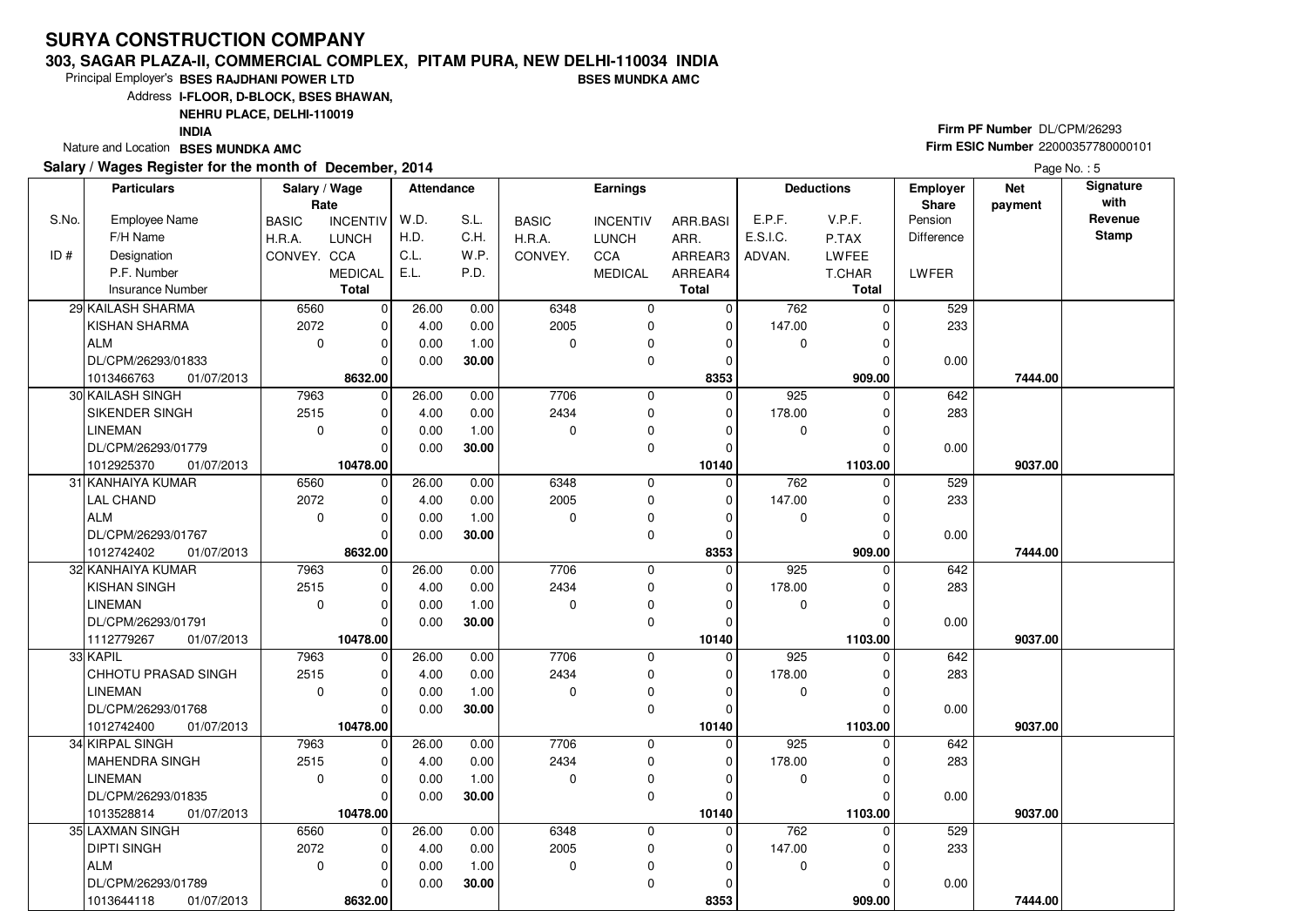#### **303, SAGAR PLAZA-II, COMMERCIAL COMPLEX, PITAM PURA, NEW DELHI-110034 INDIABSES MUNDKA AMC**

Principal Employer's**BSES RAJDHANI POWER LTD**

Address**I-FLOOR, D-BLOCK, BSES BHAWAN,**

**NEHRU PLACE, DELHI-110019**

**INDIA**

Nature and Location **BSES MUNDKA AMC** 

### **Salary / Wages Register for the month of December, 2014**

# **Firm PF Number** DL/CPM/26293 **Firm ESIC Number** <sup>22000357780000101</sup>

|       | <b>Particulars</b>                        | Salary / Wage<br>Rate |                        | <b>Attendance</b> |       |                  | <b>Earnings</b>  |                  |             | <b>Deductions</b>  | <b>Employer</b><br><b>Share</b> | <b>Net</b><br>payment | Signature<br>with |
|-------|-------------------------------------------|-----------------------|------------------------|-------------------|-------|------------------|------------------|------------------|-------------|--------------------|---------------------------------|-----------------------|-------------------|
| S.No. | Employee Name                             | <b>BASIC</b>          | <b>INCENTIV</b>        | W.D.              | S.L.  | <b>BASIC</b>     | <b>INCENTIV</b>  | ARR.BASI         | E.P.F.      | V.P.F.             | Pension                         |                       | Revenue           |
|       | F/H Name                                  | H.R.A.                | <b>LUNCH</b>           | H.D.              | C.H.  | H.R.A.           | <b>LUNCH</b>     | ARR.             | E.S.I.C.    | P.TAX              | Difference                      |                       | <b>Stamp</b>      |
| ID#   | Designation                               | CONVEY. CCA           |                        | C.L.              | W.P.  | CONVEY.          | <b>CCA</b>       | ARREAR3          | ADVAN.      | <b>LWFEE</b>       |                                 |                       |                   |
|       | P.F. Number                               |                       | <b>MEDICAL</b>         | E.L.              | P.D.  |                  | <b>MEDICAL</b>   | ARREAR4          |             | T.CHAR             | LWFER                           |                       |                   |
|       | <b>Insurance Number</b>                   |                       | <b>Total</b>           |                   |       |                  |                  | <b>Total</b>     |             | Total              |                                 |                       |                   |
|       | 36 MAHESH CHAND                           | 7963                  | $\mathbf 0$            | 26.00             | 0.00  | 7706             | 0                | 0                | 925         | $\Omega$           | 642                             |                       |                   |
|       | LT GYAN CHAND                             | 2515                  | $\mathbf 0$            | 4.00              | 0.00  | 2434             | 0                | $\mathbf 0$      | 178.00      | $\Omega$           | 283                             |                       |                   |
|       | <b>LINEMAN</b>                            | $\mathbf 0$           | $\Omega$               | 0.00              | 1.00  | $\Omega$         | 0                | $\Omega$         | 0           | $\Omega$           |                                 |                       |                   |
|       | DL/CPM/26293/01769                        |                       | $\Omega$               | 0.00              | 30.00 |                  | 0                | 0                |             |                    | 0.00                            |                       |                   |
|       | 1012742402<br>01/07/2013                  |                       | 10478.00               |                   |       |                  |                  | 10140            |             | 1103.00            |                                 | 9037.00               |                   |
|       | 37 MANOJ                                  | 7963                  | $\mathbf 0$            | 27.00             | 0.00  | 7963             | 0                | $\Omega$         | 956         | $\Omega$           | 663                             |                       |                   |
|       | <b>RAM CHANDER</b>                        | 2515                  | $\mathbf 0$            | 4.00              | 0.00  | 2515             | $\mathbf 0$      | $\Omega$         | 184.00      | $\Omega$           | 293                             |                       |                   |
|       | ALM                                       | $\mathbf 0$           | $\Omega$               | 0.00              | 0.00  | $\Omega$         | 0                | O                | 0           |                    |                                 |                       |                   |
|       | DL/CPM/26293/01854                        |                       | $\Omega$               | 0.00              | 31.00 |                  | $\mathbf 0$      | 0                |             |                    | 0.00                            |                       |                   |
|       | 2213863777<br>20/09/2013                  |                       | 10478.00               |                   |       |                  |                  | 10478            |             | 1140.00            |                                 | 9338.00               |                   |
|       | 38 MANOJ SINGH                            | 6560                  | $\mathbf 0$            | 27.00             | 0.00  | 6560             | 0                | $\mathbf 0$      | 787         | $\Omega$           | 546                             |                       |                   |
|       | KALESHWAR SINGH                           | 2072                  | $\mathbf 0$            | 4.00              | 0.00  | 2072             | $\mathbf 0$      | $\Omega$         | 152.00      | $\Omega$           | 241                             |                       |                   |
|       | ALM                                       | $\mathbf 0$           | $\Omega$               | 0.00              | 0.00  | 0                | 0                | 0                | 0           | $\Omega$           |                                 |                       |                   |
|       | DL/CPM/26293/01848                        |                       | $\Omega$               | 0.00              | 31.00 |                  | $\mathbf 0$      | $\mathbf 0$      |             |                    | 0.00                            |                       |                   |
|       | 2213857521<br>02/09/2013                  |                       | 8632.00                |                   |       |                  |                  | 8632             |             | 939.00             |                                 | 7693.00               |                   |
|       | 39 MANTU MANJHI                           | 7963                  | 0                      | 27.00             | 0.00  | 7963             | 0                | $\mathbf 0$      | 956         | $\Omega$           | 663                             |                       |                   |
|       | <b>PANCHO MANJHI</b>                      | 2515                  | $\Omega$               | 4.00              | 0.00  | 2515             | $\mathbf 0$      | $\Omega$         | 184.00      | $\Omega$           | 293                             |                       |                   |
|       | <b>LINEMAN</b>                            | $\mathbf 0$           | $\Omega$               | 0.00              | 0.00  | $\Omega$         | 0                | $\Omega$         | 0           | $\Omega$           |                                 |                       |                   |
|       | DL/CPM/26293/02036                        |                       | $\Omega$               | 0.00              | 31.00 |                  | $\mathbf 0$      | $\Omega$         |             |                    | 0.00                            |                       |                   |
|       | 2213960866<br>17/09/2014                  |                       | 10478.00               |                   |       |                  |                  | 10478            |             | 1140.00            |                                 | 9338.00               |                   |
|       | 40 MD SALAHDDIN ANSARI                    | 6560                  | $\mathbf 0$            | 26.00             | 0.00  | 6348             | $\mathbf 0$      | $\mathbf 0$      | 762         |                    | 529                             |                       |                   |
|       | MD ISRAIL                                 | 2072                  | $\Omega$<br>$\Omega$   | 4.00              | 0.00  | 2005<br>$\Omega$ | 0                | $\Omega$         | 147.00      | $\Omega$           | 233                             |                       |                   |
|       | ALM<br>DL/CPM/26293/01770                 | $\mathbf 0$           | $\Omega$               | 0.00              | 1.00  |                  | 0<br>$\mathbf 0$ | 0<br>$\Omega$    | $\mathbf 0$ | $\Omega$           |                                 |                       |                   |
|       |                                           |                       |                        | 0.00              | 30.00 |                  |                  |                  |             |                    | 0.00                            |                       |                   |
|       | 1012742404<br>01/07/2013<br>41 MOOL CHAND | 6560                  | 8632.00<br>$\mathbf 0$ | 26.00             | 0.00  | 6348             | $\mathbf 0$      | 8353<br>$\Omega$ | 762         | 909.00<br>$\Omega$ | 529                             | 7444.00               |                   |
|       | <b>BHURA LAL</b>                          | 2072                  | $\mathbf 0$            | 4.00              | 0.00  | 2005             | 0                | 0                | 147.00      | $\Omega$           | 233                             |                       |                   |
|       | ALM                                       | $\mathbf 0$           | $\Omega$               | 0.00              | 1.00  | $\Omega$         | $\mathbf 0$      | $\Omega$         | $\mathbf 0$ | $\Omega$           |                                 |                       |                   |
|       | DL/CPM/26293/01778                        |                       | $\Omega$               | 0.00              | 30.00 |                  | 0                | $\Omega$         |             | 0                  | 0.00                            |                       |                   |
|       | 1012742438<br>01/07/2013                  |                       | 8632.00                |                   |       |                  |                  | 8353             |             | 909.00             |                                 | 7444.00               |                   |
|       | 42 MUKESH SINGH                           | 7963                  | $\Omega$               | 27.00             | 0.00  | 7963             | $\mathbf 0$      | $\Omega$         | 956         | $\Omega$           | 663                             |                       |                   |
|       | <b>ARJUN SINGH</b>                        | 2515                  | $\mathbf 0$            | 4.00              | 0.00  | 2515             | 0                | 0                | 184.00      |                    | 293                             |                       |                   |
|       | <b>LINEMAN</b>                            | $\mathbf 0$           | $\Omega$               | 0.00              | 0.00  | 0                | 0                | $\Omega$         | 0           | $\Omega$           |                                 |                       |                   |
|       | DL/CPM/26293/01801                        |                       | 0                      | 0.00              | 31.00 |                  | 0                | $\Omega$         |             |                    | 0.00                            |                       |                   |
|       | 2213034863<br>01/07/2013                  |                       | 10478.00               |                   |       |                  |                  | 10478            |             | 1140.00            |                                 | 9338.00               |                   |
|       |                                           |                       |                        |                   |       |                  |                  |                  |             |                    |                                 |                       |                   |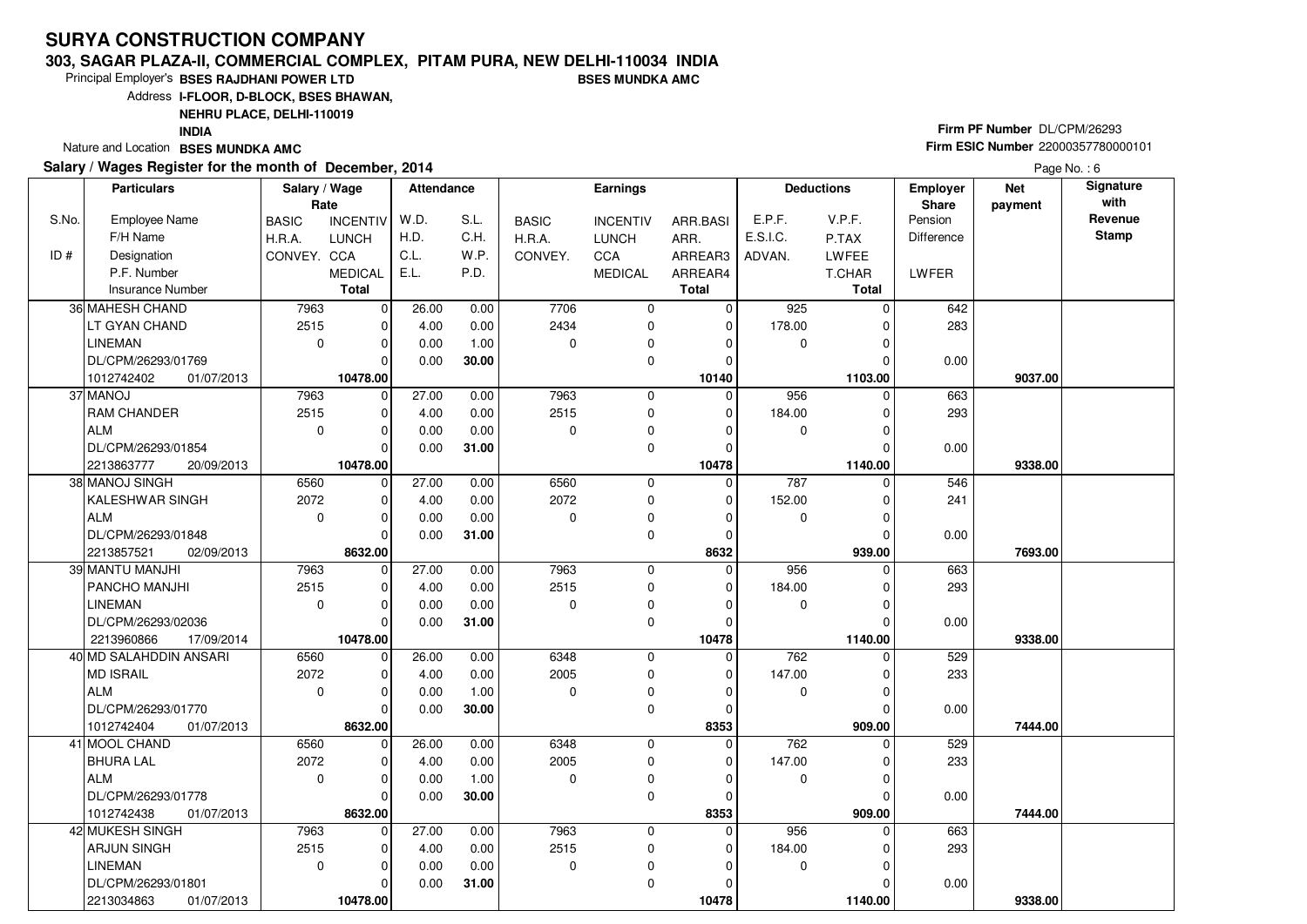#### **303, SAGAR PLAZA-II, COMMERCIAL COMPLEX, PITAM PURA, NEW DELHI-110034 INDIABSES MUNDKA AMC**

Principal Employer's**BSES RAJDHANI POWER LTD**

Address**I-FLOOR, D-BLOCK, BSES BHAWAN,**

**NEHRU PLACE, DELHI-110019**

**INDIA**

Nature and Location **BSES MUNDKA AMC** 

### **Salary / Wages Register for the month of December, 2014**

# **Firm PF Number** DL/CPM/26293 **Firm ESIC Number** <sup>22000357780000101</sup>

|       | <b>Particulars</b>       | Salary / Wage<br>Rate |                 | Attendance |       |              | Earnings        |              |             | <b>Deductions</b> | Employer<br>Share | <b>Net</b><br>payment | Signature<br>with |
|-------|--------------------------|-----------------------|-----------------|------------|-------|--------------|-----------------|--------------|-------------|-------------------|-------------------|-----------------------|-------------------|
| S.No. | <b>Employee Name</b>     | <b>BASIC</b>          | <b>INCENTIV</b> | W.D.       | S.L.  | <b>BASIC</b> | <b>INCENTIV</b> | ARR.BASI     | E.P.F.      | V.P.F.            | Pension           |                       | Revenue           |
|       | F/H Name                 | H.R.A.                | <b>LUNCH</b>    | H.D.       | C.H.  | H.R.A.       | <b>LUNCH</b>    | ARR.         | E.S.I.C.    | P.TAX             | <b>Difference</b> |                       | <b>Stamp</b>      |
| ID#   | Designation              | CONVEY. CCA           |                 | C.L.       | W.P.  | CONVEY.      | CCA             | ARREAR3      | ADVAN.      | LWFEE             |                   |                       |                   |
|       | P.F. Number              |                       | <b>MEDICAL</b>  | E.L.       | P.D.  |              | <b>MEDICAL</b>  | ARREAR4      |             | T.CHAR            | LWFER             |                       |                   |
|       | Insurance Number         |                       | <b>Total</b>    |            |       |              |                 | <b>Total</b> |             | Total             |                   |                       |                   |
|       | 43 MUNENDRA              | 6560                  | $\mathbf 0$     | 27.00      | 0.00  | 6560         | $\mathbf 0$     | $\mathbf 0$  | 787         | $\Omega$          | 546               |                       |                   |
|       | <b>MAHESH</b>            | 2072                  | $\mathbf 0$     | 4.00       | 0.00  | 2072         | 0               | $\mathbf 0$  | 152.00      | 0                 | 241               |                       |                   |
|       | <b>ALM</b>               | $\mathbf 0$           | $\mathbf 0$     | 0.00       | 0.00  | 0            | 0               | 0            | 0           | $\Omega$          |                   |                       |                   |
|       | DL/CPM/26293/02040       |                       | $\Omega$        | 0.00       | 31.00 |              | 0               | 0            |             |                   | 0.00              |                       |                   |
|       | 2213972593<br>01/11/2014 |                       | 8632.00         |            |       |              |                 | 8632         |             | 939.00            |                   | 7693.00               |                   |
|       | 44 NARAYAN               | 6560                  | $\mathbf 0$     | 26.00      | 0.00  | 6348         | 0               | $\Omega$     | 762         | 0                 | 529               |                       |                   |
|       | <b>RAM PRASAD</b>        | 2072                  | $\mathbf 0$     | 4.00       | 0.00  | 2005         | $\mathbf 0$     | $\Omega$     | 147.00      | 0                 | 233               |                       |                   |
|       | <b>ALM</b>               | $\mathbf 0$           | $\mathbf 0$     | 0.00       | 1.00  | 0            | 0               | $\Omega$     | 0           | 0                 |                   |                       |                   |
|       | DL/CPM/26293/01771       |                       | $\Omega$        | 0.00       | 30.00 |              | 0               | $\mathbf 0$  |             | $\Omega$          | 0.00              |                       |                   |
|       | 1012742406<br>01/07/2013 |                       | 8632.00         |            |       |              |                 | 8353         |             | 909.00            |                   | 7444.00               |                   |
|       | 45 NARAYAN SINGH         | 7963                  | $\mathbf 0$     | 27.00      | 0.00  | 7963         | 0               | $\mathbf 0$  | 956         | $\Omega$          | 663               |                       |                   |
|       | CHHABU PRASAD            | 2515                  | 0               | 4.00       | 0.00  | 2515         | 0               | 0            | 184.00      | 0                 | 293               |                       |                   |
|       | <b>LINEMAN</b>           | $\mathbf 0$           | $\mathbf 0$     | 0.00       | 0.00  | $\Omega$     | $\pmb{0}$       | $\Omega$     | 0           | $\Omega$          |                   |                       |                   |
|       | DL/CPM/26293/01790       |                       | $\Omega$        | 0.00       | 31.00 |              | 0               | 0            |             |                   | 0.00              |                       |                   |
|       | 1106655865<br>01/07/2013 |                       | 10478.00        |            |       |              |                 | 10478        |             | 1140.00           |                   | 9338.00               |                   |
|       | 46 OM PARKASH            | 6560                  | $\mathbf 0$     | 26.00      | 0.00  | 6348         | 0               | $\mathbf 0$  | 762         | 0                 | 529               |                       |                   |
|       | <b>KHEM CHAND</b>        | 2072                  | $\mathbf 0$     | 4.00       | 0.00  | 2005         | 0               | $\Omega$     | 147.00      |                   | 233               |                       |                   |
|       | <b>ALM</b>               | $\mathbf 0$           | $\Omega$        | 0.00       | 1.00  | 0            | 0               | $\Omega$     | 0           | 0                 |                   |                       |                   |
|       | DL/CPM/26293/01786       |                       | $\Omega$        | 0.00       | 30.00 |              | $\mathbf 0$     | $\Omega$     |             |                   | 0.00              |                       |                   |
|       | 01/07/2013<br>1013500534 |                       | 8632.00         |            |       |              |                 | 8353         |             | 909.00            |                   | 7444.00               |                   |
|       | 47 OM PRAKASH PADARIA    | 6560                  | $\mathbf 0$     | 26.00      | 0.00  | 6348         | 0               | 0            | 762         |                   | 529               |                       |                   |
|       | <b>KHAJAN SINGH</b>      | 2072                  | 0               | 4.00       | 0.00  | 2005         | 0               | 0            | 147.00      |                   | 233               |                       |                   |
|       | <b>ALM</b>               | $\mathbf 0$           | $\mathbf 0$     | 0.00       | 1.00  | $\Omega$     | 0               | $\mathbf 0$  | 0           | $\Omega$          |                   |                       |                   |
|       | DL/CPM/26293/01816       |                       | $\mathbf 0$     | 0.00       | 30.00 |              | 0               | 0            |             | O                 | 0.00              |                       |                   |
|       | 2213833069<br>01/07/2013 |                       | 8632.00         |            |       |              |                 | 8353         |             | 909.00            |                   | 7444.00               |                   |
|       | 48 PANCHU MANDAL         | 7963                  | $\mathbf 0$     | 26.00      | 0.00  | 7706         | 0               | $\mathbf 0$  | 925         | $\Omega$          | 642               |                       |                   |
|       | JAGADISH MANGAL          | 2515                  | $\mathbf 0$     | 4.00       | 0.00  | 2434         | 0               | $\Omega$     | 178.00      | 0                 | 283               |                       |                   |
|       | <b>LINEMAN</b>           | $\mathbf 0$           | $\Omega$        | 0.00       | 1.00  | 0            | 0               | $\Omega$     | 0           |                   |                   |                       |                   |
|       | DL/CPM/26293/01831       |                       | $\Omega$        | 0.00       | 30.00 |              | $\mathbf 0$     | $\Omega$     |             |                   | 0.00              |                       |                   |
|       | 1012742408<br>01/07/2013 |                       | 10478.00        |            |       |              |                 | 10140        |             | 1103.00           |                   | 9037.00               |                   |
|       | 49 PAPPU KUMAR RAI       | 7963                  | $\mathbf 0$     | 0.00       | 0.00  | 0            | 0               | $\Omega$     | $\mathbf 0$ | $\Omega$          | 0                 |                       |                   |
|       | <b>LALAN RAI</b>         | 2515                  | $\mathbf 0$     | 0.00       | 0.00  | 0            | $\pmb{0}$       | $\Omega$     | 0.00        | 0                 | 0                 |                       |                   |
|       | <b>LINEMAN</b>           | $\mathbf 0$           | $\Omega$        | 0.00       | 31.00 | $\Omega$     | 0               | 0            | $\mathbf 0$ | $\Omega$          |                   |                       |                   |
|       | DL/CPM/26293/01826       |                       | $\mathbf 0$     | 0.00       | 0.00  |              | 0               | 0            |             | 0                 | 0.00              |                       |                   |
|       | 2213833553<br>01/11/2014 |                       | 10478.00        |            |       |              |                 | 0            |             | 0.00              |                   | 0.00                  |                   |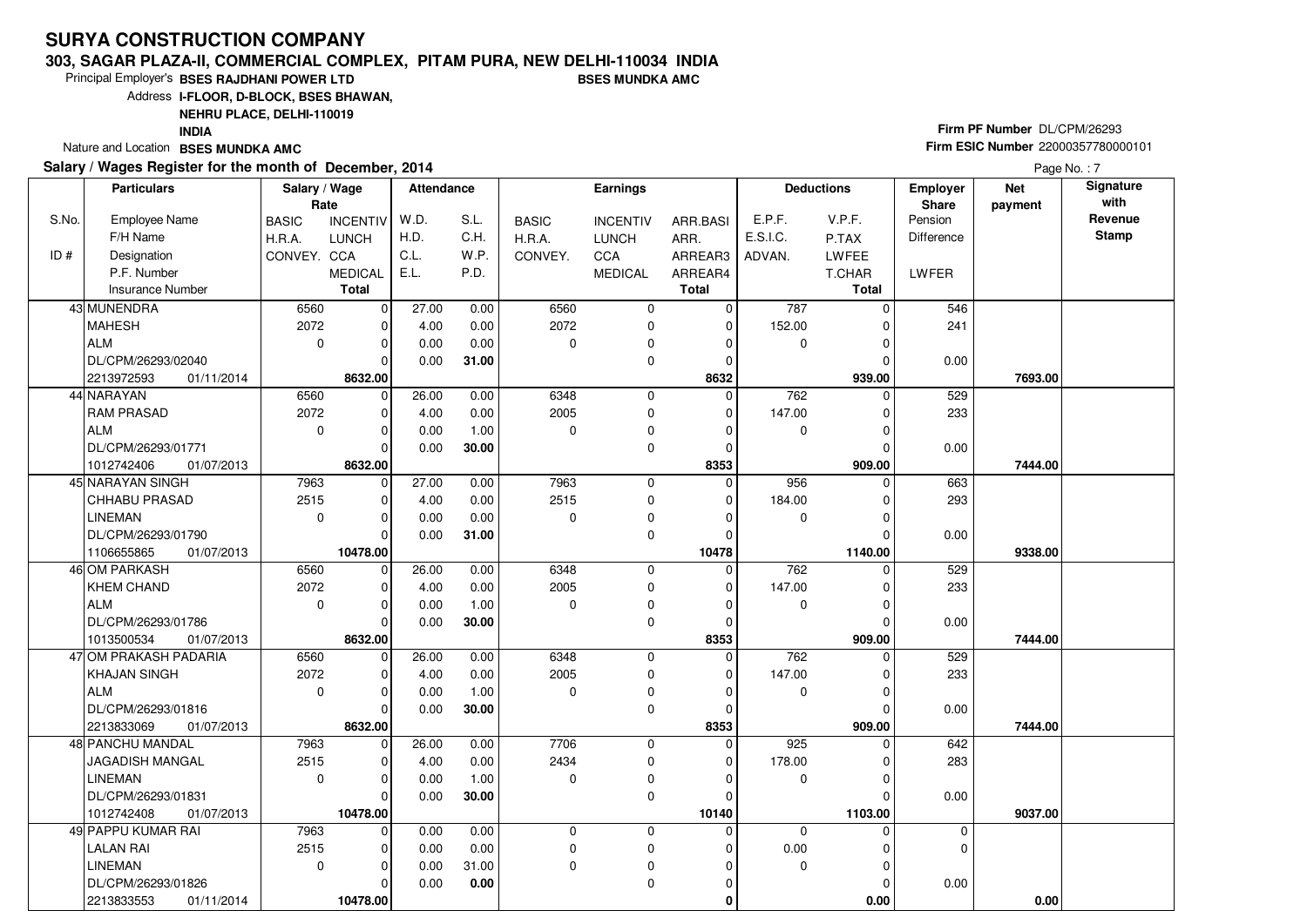#### **303, SAGAR PLAZA-II, COMMERCIAL COMPLEX, PITAM PURA, NEW DELHI-110034 INDIABSES MUNDKA AMC**

Principal Employer's**BSES RAJDHANI POWER LTD**

Address**I-FLOOR, D-BLOCK, BSES BHAWAN,**

**NEHRU PLACE, DELHI-110019**

**INDIA**

Nature and Location **BSES MUNDKA AMC** 

### **Salary / Wages Register for the month of December, 2014**

# **Firm PF Number** DL/CPM/26293 **Firm ESIC Number** <sup>22000357780000101</sup>

|       | <b>Particulars</b>       | Salary / Wage<br>Rate |                 | <b>Attendance</b> |       |              | <b>Earnings</b> |              |          | <b>Deductions</b> | <b>Employer</b><br>Share | <b>Net</b><br>payment | Signature<br>with |
|-------|--------------------------|-----------------------|-----------------|-------------------|-------|--------------|-----------------|--------------|----------|-------------------|--------------------------|-----------------------|-------------------|
| S.No. | <b>Employee Name</b>     | <b>BASIC</b>          | <b>INCENTIV</b> | W.D.              | S.L.  | <b>BASIC</b> | <b>INCENTIV</b> | ARR.BASI     | E.P.F.   | V.P.F.            | Pension                  |                       | Revenue           |
|       | F/H Name                 | H.R.A.                | <b>LUNCH</b>    | H.D.              | C.H.  | H.R.A.       | <b>LUNCH</b>    | ARR.         | E.S.I.C. | P.TAX             | <b>Difference</b>        |                       | <b>Stamp</b>      |
| ID#   | Designation              | CONVEY. CCA           |                 | C.L.              | W.P.  | CONVEY.      | CCA             | ARREAR3      | ADVAN.   | LWFEE             |                          |                       |                   |
|       | P.F. Number              |                       | <b>MEDICAL</b>  | E.L.              | P.D.  |              | <b>MEDICAL</b>  | ARREAR4      |          | T.CHAR            | LWFER                    |                       |                   |
|       | <b>Insurance Number</b>  |                       | <b>Total</b>    |                   |       |              |                 | <b>Total</b> |          | Total             |                          |                       |                   |
|       | 50 PARDEEP KUMAR         | 7963                  | $\mathbf 0$     | 27.00             | 0.00  | 7963         | 0               | $\mathbf 0$  | 956      | $\Omega$          | 663                      |                       |                   |
|       | KARU PARSAD SINGH        | 2515                  | $\mathbf 0$     | 4.00              | 0.00  | 2515         | 0               | $\mathbf 0$  | 184.00   | ŋ                 | 293                      |                       |                   |
|       | <b>LINEMAN</b>           | $\mathbf 0$           | $\mathbf 0$     | 0.00              | 0.00  | 0            | 0               | $\Omega$     | 0        |                   |                          |                       |                   |
|       | DL/CPM/26293/01812       |                       | $\Omega$        | 0.00              | 31.00 |              | 0               | $\Omega$     |          |                   | 0.00                     |                       |                   |
|       | 2213832739<br>01/07/2013 |                       | 10478.00        |                   |       |              |                 | 10478        |          | 1140.00           |                          | 9338.00               |                   |
|       | 51 PAWAN KUMAR           | 6560                  | $\mathbf 0$     | 27.00             | 0.00  | 6560         | 0               | $\Omega$     | 787      | $\Omega$          | 546                      |                       |                   |
|       | <b>MUNNE SINGH</b>       | 2072                  | $\mathbf 0$     | 4.00              | 0.00  | 2072         | 0               | 0            | 152.00   | 0                 | 241                      |                       |                   |
|       | <b>ALM</b>               | $\mathbf 0$           | $\Omega$        | 0.00              | 0.00  | 0            | $\mathbf 0$     | $\Omega$     | 0        | 0                 |                          |                       |                   |
|       | DL/CPM/26293/01793       |                       | $\Omega$        | 0.00              | 31.00 |              | 0               | 0            |          | O                 | 0.00                     |                       |                   |
|       | 01/07/2013<br>1113956881 |                       | 8632.00         |                   |       |              |                 | 8632         |          | 939.00            |                          | 7693.00               |                   |
|       | 52 PAWAN KUMAR           | 7963                  | 0               | 26.00             | 0.00  | 7706         | $\mathbf 0$     | $\Omega$     | 925      | 0                 | 642                      |                       |                   |
|       | <b>SHRI RAM</b>          | 2515                  | 0               | 4.00              | 0.00  | 2434         | 0               | 0            | 178.00   | 0                 | 283                      |                       |                   |
|       | <b>LINEMAN</b>           | $\mathbf 0$           | $\mathbf 0$     | 0.00              | 1.00  | 0            | 0               | 0            | 0        | 0                 |                          |                       |                   |
|       | DL/CPM/26293/01795       |                       | $\Omega$        | 0.00              | 30.00 |              | $\mathbf 0$     | $\Omega$     |          | 0                 | 0.00                     |                       |                   |
|       | 1113957149<br>01/07/2013 |                       | 10478.00        |                   |       |              |                 | 10140        |          | 1103.00           |                          | 9037.00               |                   |
|       | 53 PINTU SINGH           | 7963                  | $\mathbf 0$     | 27.00             | 0.00  | 7963         | 0               | $\Omega$     | 956      | $\Omega$          | 663                      |                       |                   |
|       | TEJ NARAYAN SINGH        | 2515                  | $\mathbf 0$     | 4.00              | 0.00  | 2515         | $\mathbf 0$     | $\Omega$     | 184.00   |                   | 293                      |                       |                   |
|       | <b>LINEMAN</b>           | $\mathbf 0$           | 0               | 0.00              | 0.00  | 0            | 0               | 0            | 0        | O                 |                          |                       |                   |
|       | DL/CPM/26293/01827       |                       | $\Omega$        | 0.00              | 31.00 |              | $\mathbf 0$     | 0            |          | $\Omega$          | 0.00                     |                       |                   |
|       | 01/07/2013<br>2213833558 |                       | 10478.00        |                   |       |              |                 | 10478        |          | 1140.00           |                          | 9338.00               |                   |
|       | 54 PRASHANTA KR MEHATA   | 6560                  | $\mathbf 0$     | 27.00             | 0.00  | 6560         | 0               | $\mathbf 0$  | 787      | 0                 | 546                      |                       |                   |
|       | <b>MOL MEHATA</b>        | 2072                  | $\mathbf 0$     | 4.00              | 0.00  | 2072         | 0               | $\mathbf 0$  | 152.00   | 0                 | 241                      |                       |                   |
|       | <b>ALM</b>               | $\mathbf 0$           | $\Omega$        | 0.00              | 0.00  | $\Omega$     | 0               | $\Omega$     | 0        | O                 |                          |                       |                   |
|       | DL/CPM/26293/01895       |                       | $\mathbf 0$     | 0.00              | 31.00 |              | 0               | $\mathbf 0$  |          |                   | 0.00                     |                       |                   |
|       | 2213958703<br>01/09/2014 |                       | 8632.00         |                   |       |              |                 | 8632         |          | 939.00            |                          | 7693.00               |                   |
|       | 55 RADHEY SHYAM          | 6560                  | $\mathbf 0$     | 27.00             | 0.00  | 6560         | 0               | 0            | 787      | 0                 | 546                      |                       |                   |
|       | AYODHYA PRASAD           | 2072                  | 0               | 4.00              | 0.00  | 2072         | 0               | 0            | 152.00   |                   | 241                      |                       |                   |
|       | <b>ALM</b>               | $\mathbf 0$           | $\Omega$        | 0.00              | 0.00  | 0            | 0               | $\Omega$     | 0        | 0                 |                          |                       |                   |
|       | DL/CPM/26293/01828       |                       | $\Omega$        | 0.00              | 31.00 |              | $\Omega$        | $\Omega$     |          | O                 | 0.00                     |                       |                   |
|       | 2213833561<br>01/07/2013 |                       | 8632.00         |                   |       |              |                 | 8632         |          | 939.00            |                          | 7693.00               |                   |
|       | 56 RAJAN KUMAR           | 6560                  | $\mathbf 0$     | 26.00             | 0.00  | 6348         | 0               | $\mathbf 0$  | 762      | 0                 | 529                      |                       |                   |
|       | RAM PARSAD MANDAL        | 2072                  | 0               | 4.00              | 0.00  | 2005         | 0               | $\Omega$     | 147.00   |                   | 233                      |                       |                   |
|       | <b>ALM</b>               | $\mathbf 0$           | $\mathbf 0$     | 0.00              | 1.00  | 0            | 0               | 0            | 0        | 0                 |                          |                       |                   |
|       | DL/CPM/26293/01834       |                       | $\Omega$        | 0.00              | 30.00 |              | $\mathbf 0$     | 0            |          |                   | 0.00                     |                       |                   |
|       | 1012742413<br>01/07/2013 |                       | 8632.00         |                   |       |              |                 | 8353         |          | 909.00            |                          | 7444.00               |                   |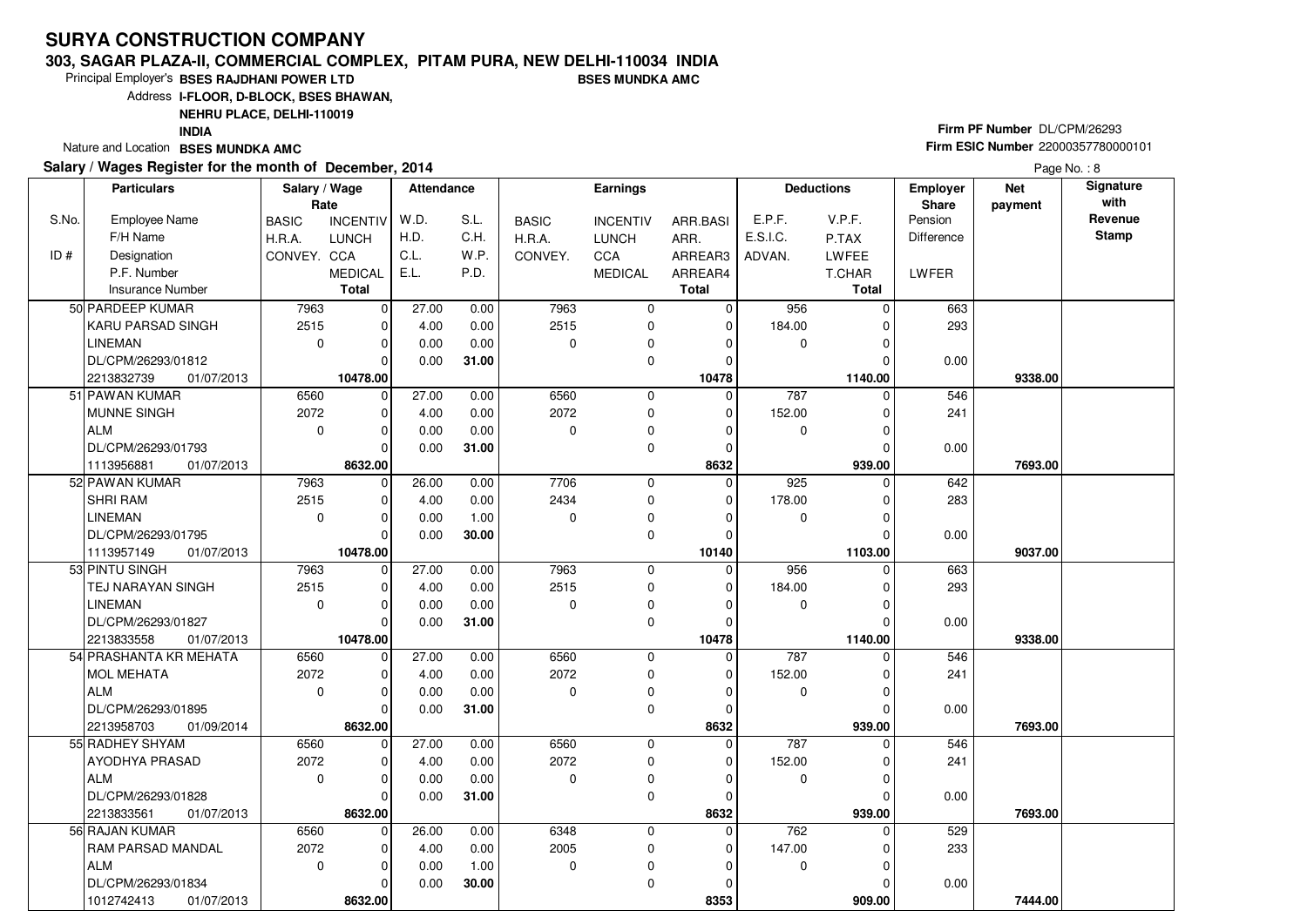#### **303, SAGAR PLAZA-II, COMMERCIAL COMPLEX, PITAM PURA, NEW DELHI-110034 INDIABSES MUNDKA AMC**

Principal Employer's**BSES RAJDHANI POWER LTD**

Address**I-FLOOR, D-BLOCK, BSES BHAWAN,**

**NEHRU PLACE, DELHI-110019**

**INDIA**

Nature and Location **BSES MUNDKA AMC** 

### **Salary / Wages Register for the month of December, 2014**

# **Firm PF Number** DL/CPM/26293 **Firm ESIC Number** <sup>22000357780000101</sup>

|       | <b>Particulars</b>       | Salary / Wage<br>Rate |                 | <b>Attendance</b> |       |              | Earnings        |              |          | <b>Deductions</b> | <b>Employer</b><br>Share | <b>Net</b><br>payment | Signature<br>with |
|-------|--------------------------|-----------------------|-----------------|-------------------|-------|--------------|-----------------|--------------|----------|-------------------|--------------------------|-----------------------|-------------------|
| S.No. | <b>Employee Name</b>     | <b>BASIC</b>          | <b>INCENTIV</b> | W.D.              | S.L.  | <b>BASIC</b> | <b>INCENTIV</b> | ARR.BASI     | E.P.F.   | V.P.F.            | Pension                  |                       | Revenue           |
|       | F/H Name                 | H.R.A.                | <b>LUNCH</b>    | H.D.              | C.H.  | H.R.A.       | <b>LUNCH</b>    | ARR.         | E.S.I.C. | P.TAX             | Difference               |                       | <b>Stamp</b>      |
| ID#   | Designation              | CONVEY. CCA           |                 | C.L.              | W.P.  | CONVEY.      | CCA             | ARREAR3      | ADVAN.   | LWFEE             |                          |                       |                   |
|       | P.F. Number              |                       | <b>MEDICAL</b>  | E.L.              | P.D.  |              | <b>MEDICAL</b>  | ARREAR4      |          | T.CHAR            | <b>LWFER</b>             |                       |                   |
|       | Insurance Number         |                       | <b>Total</b>    |                   |       |              |                 | <b>Total</b> |          | <b>Total</b>      |                          |                       |                   |
|       | 57 RAJESH                | 6560                  | $\mathbf 0$     | 26.00             | 0.00  | 6348         | $\mathbf 0$     | $\mathbf 0$  | 762      | $\Omega$          | 529                      |                       |                   |
|       | RAM CHANDER              | 2072                  | 0               | 4.00              | 0.00  | 2005         | $\mathbf 0$     | $\Omega$     | 147.00   | ŋ                 | 233                      |                       |                   |
|       | <b>ALM</b>               | $\mathbf 0$           | $\mathbf 0$     | 0.00              | 1.00  | 0            | $\mathbf 0$     | 0            | 0        | 0                 |                          |                       |                   |
|       | DL/CPM/26293/01821       |                       | $\Omega$        | 0.00              | 30.00 |              | $\mathbf 0$     | $\mathbf 0$  |          | $\Omega$          | 0.00                     |                       |                   |
|       | 1113957071<br>01/07/2013 |                       | 8632.00         |                   |       |              |                 | 8353         |          | 909.00            |                          | 7444.00               |                   |
|       | 58 RAJIV KUMAR           | 6560                  | $\mathbf 0$     | 27.00             | 0.00  | 6560         | $\mathbf 0$     | $\Omega$     | 787      | $\Omega$          | 546                      |                       |                   |
|       | A N GPTA                 | 2072                  | $\mathbf 0$     | 4.00              | 0.00  | 2072         | $\mathbf 0$     | $\Omega$     | 152.00   | 0                 | 241                      |                       |                   |
|       | <b>ALM</b>               | $\mathbf 0$           | $\mathbf 0$     | 0.00              | 0.00  | 0            | 0               | 0            | 0        | 0                 |                          |                       |                   |
|       | DL/CPM/26293/01893       |                       | $\Omega$        | 0.00              | 31.00 |              | 0               | $\mathbf 0$  |          | $\Omega$          | 0.00                     |                       |                   |
|       | 2213958691<br>01/09/2014 |                       | 8632.00         |                   |       |              |                 | 8632         |          | 939.00            |                          | 7693.00               |                   |
|       | 59 RAJPAL                | 7963                  | $\mathbf 0$     | 26.00             | 0.00  | 7706         | 0               | $\mathbf 0$  | 925      | 0                 | 642                      |                       |                   |
|       | DHANRAJ SINGH            | 2515                  | $\mathbf 0$     | 4.00              | 0.00  | 2434         | 0               | $\mathbf 0$  | 178.00   | 0                 | 283                      |                       |                   |
|       | <b>LINEMAN</b>           | $\mathbf 0$           | 0               | 0.00              | 1.00  | $\Omega$     | 0               | $\Omega$     | 0        | O                 |                          |                       |                   |
|       | DL/CPM/26293/01788       |                       | $\Omega$        | 0.00              | 30.00 |              | 0               | 0            |          | 0                 | 0.00                     |                       |                   |
|       | 1013500547<br>01/07/2013 |                       | 10478.00        |                   |       |              |                 | 10140        |          | 1103.00           |                          | 9037.00               |                   |
|       | 60 RAM KUMAR             | 7963                  | $\mathbf 0$     | 27.00             | 0.00  | 7963         | $\mathbf 0$     | $\Omega$     | 956      | $\Omega$          | 663                      |                       |                   |
|       | <b>GHASITA RAM</b>       | 2515                  | $\mathbf 0$     | 4.00              | 0.00  | 2515         | 0               | 0            | 184.00   | 0                 | 293                      |                       |                   |
|       | <b>LINEMAN</b>           | $\mathbf 0$           | $\Omega$        | 0.00              | 0.00  | $\Omega$     | $\mathbf 0$     | 0            | 0        | 0                 |                          |                       |                   |
|       | DL/CPM/26293/01830       |                       | $\Omega$        | 0.00              | 31.00 |              | 0               | 0            |          | O                 | 0.00                     |                       |                   |
|       | 01/07/2013<br>2206684269 |                       | 10478.00        |                   |       |              |                 | 10478        |          | 1140.00           |                          | 9338.00               |                   |
|       | 61 RAM SINGH             | 6560                  | $\mathbf 0$     | 26.00             | 0.00  | 6348         | $\mathbf 0$     | $\Omega$     | 762      | 0                 | 529                      |                       |                   |
|       | <b>BAHADUR SINGH</b>     | 2072                  | $\mathbf 0$     | 4.00              | 0.00  | 2005         | 0               | 0            | 147.00   | 0                 | 233                      |                       |                   |
|       | <b>ALM</b>               | $\mathbf 0$           | $\Omega$        | 0.00              | 1.00  | $\Omega$     | $\pmb{0}$       | 0            | 0        | 0                 |                          |                       |                   |
|       | DL/CPM/26293/01837       |                       | $\Omega$        | 0.00              | 30.00 |              | $\mathbf 0$     | 0            |          | 0                 | 0.00                     |                       |                   |
|       | 1012742420<br>01/07/2013 |                       | 8632.00         |                   |       |              |                 | 8353         |          | 909.00            |                          | 7444.00               |                   |
|       | 62 RAMAKANT              | 6560                  | $\mathbf 0$     | 27.00             | 0.00  | 6560         | 0               | 0            | 787      | $\Omega$          | 546                      |                       |                   |
|       | <b>JAGDISH CHANDER</b>   | 2072                  | 0               | 4.00              | 0.00  | 2072         | $\mathbf 0$     | 0            | 152.00   | 0                 | 241                      |                       |                   |
|       | <b>ALM</b>               | $\mathbf 0$           | $\Omega$        | 0.00              | 0.00  | 0            | 0               | $\Omega$     | 0        | 0                 |                          |                       |                   |
|       | DL/CPM/26293/01896       |                       | $\Omega$        | 0.00              | 31.00 |              | $\Omega$        | $\Omega$     |          | $\Omega$          | 0.00                     |                       |                   |
|       | 2213958704<br>01/09/2014 |                       | 8632.00         |                   |       |              |                 | 8632         |          | 939.00            |                          | 7693.00               |                   |
|       | 63 RAMAN KUMAR           | 6560                  | $\mathbf 0$     | 26.00             | 0.00  | 6348         | 0               | $\mathbf 0$  | 762      | 0                 | 529                      |                       |                   |
|       | <b>RAMESH KUMAR</b>      | 2072                  | $\mathbf 0$     | 4.00              | 0.00  | 2005         | 0               | $\mathbf 0$  | 147.00   | 0                 | 233                      |                       |                   |
|       | <b>ALM</b>               | $\mathbf 0$           | $\Omega$        | 0.00              | 1.00  | 0            | 0               | 0            | 0        | O                 |                          |                       |                   |
|       | DL/CPM/26293/01780       |                       | $\Omega$        | 0.00              | 30.00 |              | $\mathbf 0$     | 0            |          |                   | 0.00                     |                       |                   |
|       | 1012925380<br>01/07/2013 |                       | 8632.00         |                   |       |              |                 | 8353         |          | 909.00            |                          | 7444.00               |                   |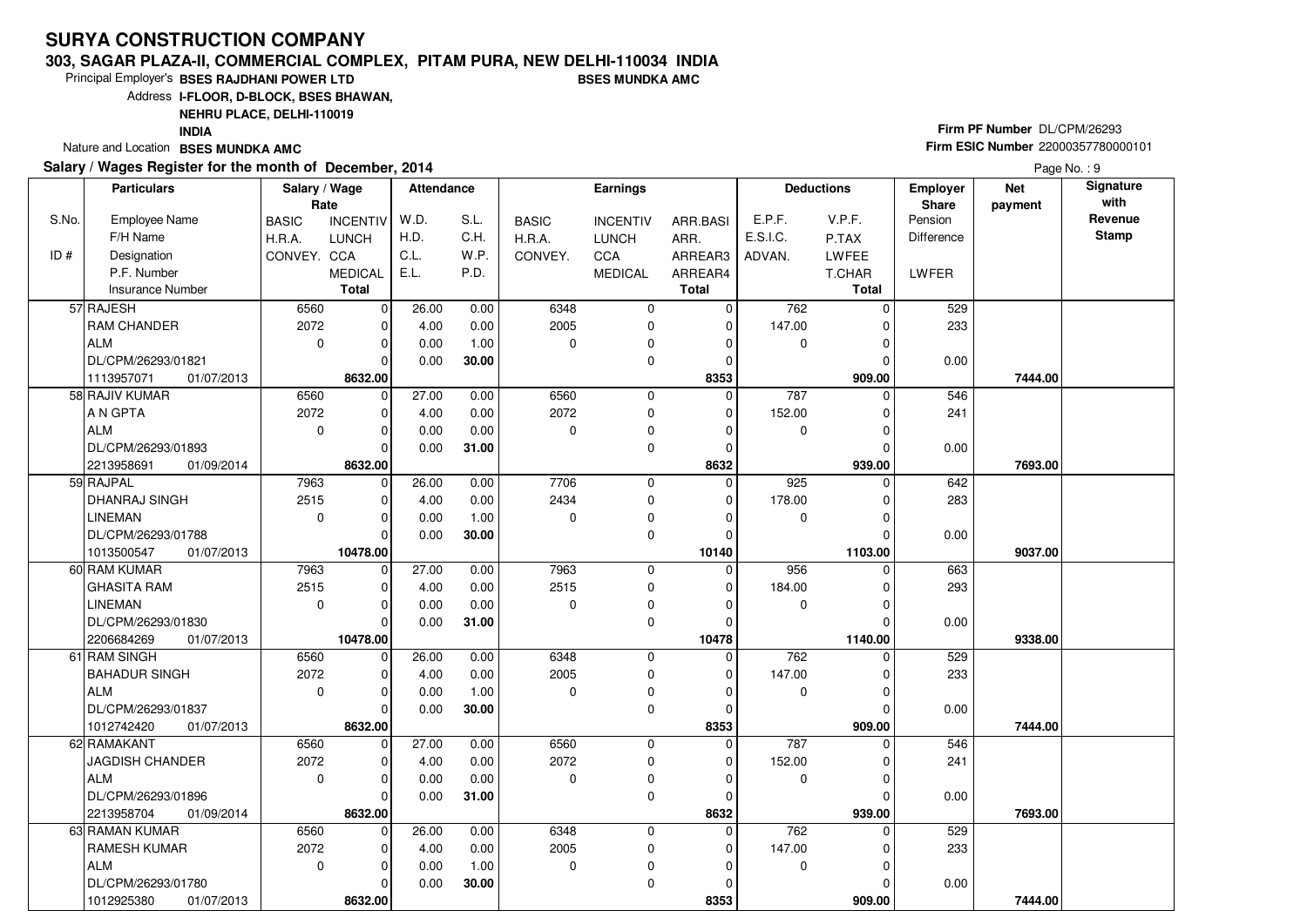#### **303, SAGAR PLAZA-II, COMMERCIAL COMPLEX, PITAM PURA, NEW DELHI-110034 INDIABSES MUNDKA AMC**

Principal Employer's**BSES RAJDHANI POWER LTD**

Address**I-FLOOR, D-BLOCK, BSES BHAWAN,**

### **NEHRU PLACE, DELHI-110019**

**INDIA**

Nature and Location **BSES MUNDKA AMC** 

### **Salary / Wages Register for the month of December, 2014**

# **Firm PF Number** DL/CPM/26293 **Firm ESIC Number** <sup>22000357780000101</sup>

|       | <b>Particulars</b>            | Salary / Wage<br>Rate |                            | <b>Attendance</b> |              |              | <b>Earnings</b>            |                            |          | <b>Deductions</b> | Employer<br>Share | <b>Net</b><br>payment | Signature<br>with |
|-------|-------------------------------|-----------------------|----------------------------|-------------------|--------------|--------------|----------------------------|----------------------------|----------|-------------------|-------------------|-----------------------|-------------------|
| S.No. | <b>Employee Name</b>          | <b>BASIC</b>          | <b>INCENTIV</b>            | W.D.              | S.L.         | <b>BASIC</b> | <b>INCENTIV</b>            | ARR.BASI                   | E.P.F.   | V.P.F.            | Pension           |                       | Revenue           |
|       | F/H Name                      | H.R.A.                | <b>LUNCH</b>               | H.D.              | C.H.         | H.R.A.       | <b>LUNCH</b>               | ARR.                       | E.S.I.C. | P.TAX             | <b>Difference</b> |                       | <b>Stamp</b>      |
| ID#   | Designation                   | CONVEY. CCA           |                            | C.L.              | W.P.         | CONVEY.      | CCA                        | ARREAR3                    | ADVAN.   | <b>LWFEE</b>      |                   |                       |                   |
|       | P.F. Number                   |                       | <b>MEDICAL</b>             | E.L.              | P.D.         |              | <b>MEDICAL</b>             | ARREAR4                    |          | T.CHAR            | LWFER             |                       |                   |
|       | <b>Insurance Number</b>       |                       | <b>Total</b>               |                   |              |              |                            | <b>Total</b>               |          | <b>Total</b>      |                   |                       |                   |
|       | 64 RAMBIR                     | 6560                  | $\mathbf 0$                | 27.00             | 0.00         | 6560         | 0                          | 0                          | 787      | $\Omega$          | 546               |                       |                   |
|       | SUNHERI LAL                   | 2072                  | $\mathbf 0$                | 4.00              | 0.00         | 2072         | $\mathbf 0$                | $\mathbf 0$                | 152.00   | $\Omega$          | 241               |                       |                   |
|       | ALM                           | $\mathbf 0$           | $\mathbf 0$                | 0.00              | 0.00         | $\Omega$     | 0                          | $\Omega$                   | 0        | 0                 |                   |                       |                   |
|       | DL/CPM/26293/01819            |                       | $\Omega$                   | 0.00              | 31.00        |              | 0                          | 0                          |          | O                 | 0.00              |                       |                   |
|       | 01/07/2013<br>1113985040      |                       | 8632.00                    |                   |              |              |                            | 8632                       |          | 939.00            |                   | 7693.00               |                   |
|       | 65 RAMESH KUMAR               | 7963                  | $\mathbf 0$                | 26.00             | 0.00         | 7706         | $\mathbf 0$                | $\Omega$                   | 925      | $\Omega$          | 642               |                       |                   |
|       | JHALLU                        | 2515                  | $\mathbf 0$                | 4.00              | 0.00         | 2434         | 0                          | 0                          | 178.00   | $\Omega$          | 283               |                       |                   |
|       | <b>LINEMAN</b>                | $\mathbf 0$           | $\mathbf 0$                | 0.00              | 1.00         | $\Omega$     | 0                          | $\Omega$                   | 0        | $\Omega$          |                   |                       |                   |
|       | DL/CPM/26293/01773            |                       | $\Omega$                   | 0.00              | 30.00        |              | $\mathbf 0$                | $\Omega$                   |          | $\Omega$          | 0.00              |                       |                   |
|       | 1012742417<br>01/07/2013      |                       | 10478.00                   |                   |              |              |                            | 10140                      |          | 1103.00           |                   | 9037.00               |                   |
|       | 66 RAMESH THAKUR              | 7963                  | $\mathbf 0$                | 26.00             | 0.00         | 7706         | 0                          | $\mathbf 0$                | 925      | $\Omega$          | 642               |                       |                   |
|       | <b>TRIVENI THAKUR</b>         | 2515                  | $\mathbf 0$                | 4.00              | 0.00         | 2434         | $\mathbf 0$                | $\mathbf 0$                | 178.00   | 0                 | 283               |                       |                   |
|       | <b>LINEMAN</b>                | $\mathbf 0$           | $\Omega$                   | 0.00              | 1.00         | $\Omega$     | 0                          | $\Omega$                   | 0        | O                 |                   |                       |                   |
|       | DL/CPM/26293/01825            |                       | $\Omega$                   | 0.00              | 30.00        |              | 0                          | 0                          |          | 0                 | 0.00              |                       |                   |
|       | 2213833550<br>01/03/2014      |                       | 10478.00                   |                   |              |              |                            | 10140                      |          | 1103.00           |                   | 9037.00               |                   |
|       | 67 RATAN ROY                  | 7963                  | $\overline{0}$             | 27.00             | 0.00         | 7963         | $\mathbf 0$                | $\Omega$                   | 956      | $\Omega$          | 663               |                       |                   |
|       | MUKTI NATH ROY                | 2515                  | $\mathbf 0$                | 4.00              | 0.00         | 2515         | $\mathbf 0$                | 0                          | 184.00   |                   | 293               |                       |                   |
|       | <b>LINEMAN</b>                | $\mathbf 0$           | $\mathbf 0$                | 0.00              | 0.00         | $\Omega$     | 0                          | $\Omega$                   | 0        |                   |                   |                       |                   |
|       | DL/CPM/26293/01866            |                       | $\Omega$                   | 0.00              | 31.00        |              | $\mathbf 0$                | $\Omega$                   |          | $\Omega$          | 0.00              |                       |                   |
|       | 1013034868<br>02/12/2013      | 7963                  | 10478.00                   | 27.00             |              | 7963         |                            | 10478                      | 956      | 1140.00           |                   | 9338.00               |                   |
|       | 68 REMENDRA<br><b>CHANDRA</b> | 2515                  | $\mathbf 0$<br>$\mathbf 0$ |                   | 0.00<br>0.00 | 2515         | $\mathbf 0$<br>$\mathbf 0$ | $\mathbf 0$<br>$\mathbf 0$ | 184.00   | 0                 | 663<br>293        |                       |                   |
|       | <b>LINEMAN</b>                | $\mathbf 0$           | $\mathbf 0$                | 4.00<br>0.00      | 0.00         | $\Omega$     | 0                          | 0                          | 0        | U                 |                   |                       |                   |
|       | DL/CPM/26293/01843            |                       | $\Omega$                   | 0.00              | 31.00        |              | $\mathbf 0$                | $\mathbf 0$                |          |                   | 0.00              |                       |                   |
|       | 2213845656<br>01/08/2013      |                       | 10478.00                   |                   |              |              |                            | 10478                      |          | 1140.00           |                   | 9338.00               |                   |
|       | 69 SANJAY YADAV               | 6560                  | 0                          | 26.00             | 0.00         | 6348         | $\mathbf 0$                | $\Omega$                   | 762      | 0                 | 529               |                       |                   |
|       | <b>BALCHAND YADAV</b>         | 2072                  | $\mathbf 0$                | 4.00              | 0.00         | 2005         | 0                          | 0                          | 147.00   |                   | 233               |                       |                   |
|       | ALM                           | $\Omega$              | $\Omega$                   | 0.00              | 1.00         | $\Omega$     | $\mathbf 0$                | $\Omega$                   | 0        | $\Omega$          |                   |                       |                   |
|       | DL/CPM/26293/01802            |                       | $\Omega$                   | 0.00              | 30.00        |              | $\Omega$                   | $\Omega$                   |          |                   | 0.00              |                       |                   |
|       | 2213632664<br>01/07/2013      |                       | 8632.00                    |                   |              |              |                            | 8353                       |          | 909.00            |                   | 7444.00               |                   |
|       | 70 SARWAN KUMAR               | 6560                  | $\mathbf 0$                | 27.00             | 0.00         | 6560         | $\mathbf 0$                | $\mathbf 0$                | 787      | $\Omega$          | 546               |                       |                   |
|       | <b>RAJENDER SINGH</b>         | 2072                  | $\mathbf 0$                | 4.00              | 0.00         | 2072         | 0                          | 0                          | 152.00   |                   | 241               |                       |                   |
|       | ALM                           | $\mathbf 0$           | $\Omega$                   | 0.00              | 0.00         | $\mathbf 0$  | 0                          | $\Omega$                   | 0        | $\Omega$          |                   |                       |                   |
|       | DL/CPM/26293/01829            |                       | $\Omega$                   | 0.00              | 31.00        |              | $\mathbf 0$                | $\Omega$                   |          |                   | 0.00              |                       |                   |
|       | 2213833563<br>01/07/2013      |                       | 8632.00                    |                   |              |              |                            | 8632                       |          | 939.00            |                   | 7693.00               |                   |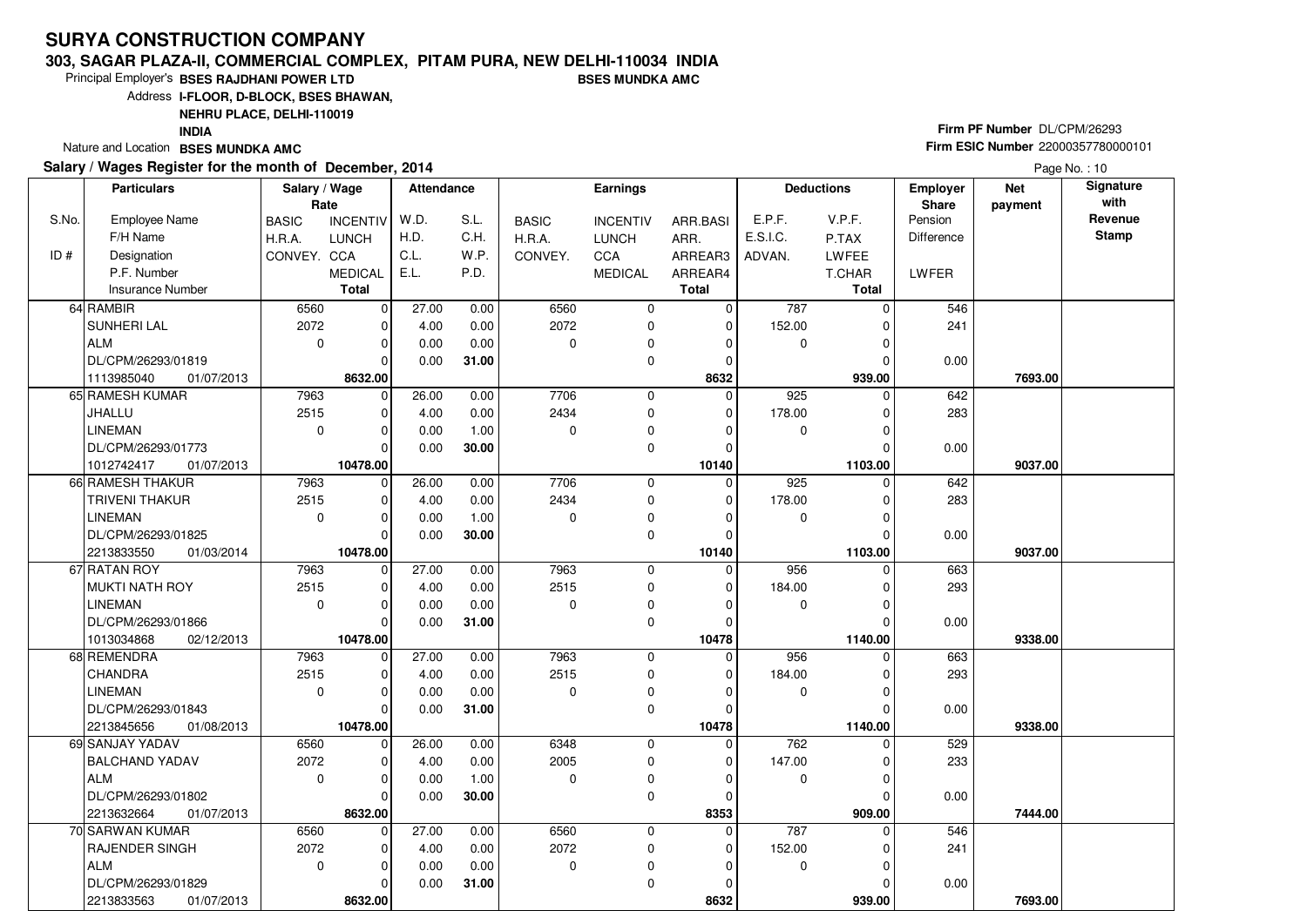#### **303, SAGAR PLAZA-II, COMMERCIAL COMPLEX, PITAM PURA, NEW DELHI-110034 INDIABSES MUNDKA AMC**

Principal Employer's**BSES RAJDHANI POWER LTD**

Address**I-FLOOR, D-BLOCK, BSES BHAWAN,**

**NEHRU PLACE, DELHI-110019**

**INDIA**

Nature and Location **BSES MUNDKA AMC** 

### **Salary / Wages Register for the month of December, 2014**

# **Firm PF Number** DL/CPM/26293 **Firm ESIC Number** <sup>22000357780000101</sup>

|       | <b>Particulars</b>       | Salary / Wage<br>Rate |                 | <b>Attendance</b> |       |              | <b>Earnings</b> |              |          | <b>Deductions</b> | <b>Employer</b><br>Share | <b>Net</b><br>payment | Signature<br>with |
|-------|--------------------------|-----------------------|-----------------|-------------------|-------|--------------|-----------------|--------------|----------|-------------------|--------------------------|-----------------------|-------------------|
| S.No. | <b>Employee Name</b>     | <b>BASIC</b>          | <b>INCENTIV</b> | W.D.              | S.L.  | <b>BASIC</b> | <b>INCENTIV</b> | ARR.BASI     | E.P.F.   | V.P.F.            | Pension                  |                       | Revenue           |
|       | F/H Name                 | H.R.A.                | <b>LUNCH</b>    | H.D.              | C.H.  | H.R.A.       | <b>LUNCH</b>    | ARR.         | E.S.I.C. | P.TAX             | <b>Difference</b>        |                       | <b>Stamp</b>      |
| ID#   | Designation              | CONVEY. CCA           |                 | C.L.              | W.P.  | CONVEY.      | CCA             | ARREAR3      | ADVAN.   | LWFEE             |                          |                       |                   |
|       | P.F. Number              |                       | <b>MEDICAL</b>  | E.L.              | P.D.  |              | <b>MEDICAL</b>  | ARREAR4      |          | T.CHAR            | LWFER                    |                       |                   |
|       | <b>Insurance Number</b>  |                       | <b>Total</b>    |                   |       |              |                 | <b>Total</b> |          | Total             |                          |                       |                   |
|       | 71 SATENDRA SINGH        | 6560                  | $\mathbf 0$     | 26.00             | 0.00  | 6348         | 0               | $\mathbf 0$  | 762      | $\Omega$          | 529                      |                       |                   |
|       | JAI CHAND SINGH          | 2072                  | $\mathbf 0$     | 4.00              | 0.00  | 2005         | 0               | $\mathbf 0$  | 147.00   | O                 | 233                      |                       |                   |
|       | <b>ALM</b>               | $\mathbf 0$           | $\mathbf 0$     | 0.00              | 1.00  | 0            | 0               | 0            | 0        |                   |                          |                       |                   |
|       | DL/CPM/26293/01822       |                       | $\Omega$        | 0.00              | 30.00 |              | 0               | $\mathbf 0$  |          |                   | 0.00                     |                       |                   |
|       | 1012742427<br>01/07/2013 |                       | 8632.00         |                   |       |              |                 | 8353         |          | 909.00            |                          | 7444.00               |                   |
|       | 72 SATYA NARAIN SINGH    | 7963                  | 0               | 26.00             | 0.00  | 7706         | 0               | $\Omega$     | 925      | $\Omega$          | 642                      |                       |                   |
|       | RAVINDER SINGH           | 2515                  | 0               | 4.00              | 0.00  | 2434         | $\mathbf 0$     | 0            | 178.00   | 0                 | 283                      |                       |                   |
|       | <b>LINEMAN</b>           | $\mathbf 0$           | $\Omega$        | 0.00              | 1.00  | 0            | $\mathbf 0$     | 0            | 0        | O                 |                          |                       |                   |
|       | DL/CPM/26293/01774       |                       | $\Omega$        | 0.00              | 30.00 |              | 0               | $\Omega$     |          | O                 | 0.00                     |                       |                   |
|       | 1012742428<br>01/07/2013 |                       | 10478.00        |                   |       |              |                 | 10140        |          | 1103.00           |                          | 9037.00               |                   |
|       | 73 SAURABH SINGH YADAV   | 6560                  | 0               | 27.00             | 0.00  | 6560         | $\mathbf 0$     | $\Omega$     | 787      | 0                 | 546                      |                       |                   |
|       | OM PRAKASH YADAV         | 2072                  | 0               | 4.00              | 0.00  | 2072         | 0               | 0            | 152.00   | 0                 | 241                      |                       |                   |
|       | <b>ALM</b>               | $\mathbf 0$           | $\mathbf 0$     | 0.00              | 0.00  | 0            | 0               | 0            | 0        | 0                 |                          |                       |                   |
|       | DL/CPM/26293/02041       |                       | $\Omega$        | 0.00              | 31.00 |              | $\mathbf 0$     | 0            |          | 0                 | 0.00                     |                       |                   |
|       | 2213972594<br>01/11/2014 |                       | 8632.00         |                   |       |              |                 | 8632         |          | 939.00            |                          | 7693.00               |                   |
|       | 74 SHAMBHU SINGH         | 7963                  | $\mathbf 0$     | 27.00             | 0.00  | 7963         | 0               | $\Omega$     | 956      | $\Omega$          | 663                      |                       |                   |
|       | LT ARJUN PRASAD SINGH    | 2515                  | $\mathbf 0$     | 4.00              | 0.00  | 2515         | $\mathbf 0$     | $\Omega$     | 184.00   |                   | 293                      |                       |                   |
|       | <b>FITTER</b>            | $\mathbf 0$           | $\Omega$        | 0.00              | 0.00  | 0            | 0               | 0            | 0        | O                 |                          |                       |                   |
|       | DL/CPM/26293/01761       |                       | $\Omega$        | 0.00              | 31.00 |              | $\mathbf 0$     | 0            |          | $\Omega$          | 0.00                     |                       |                   |
|       | 1010079152<br>01/07/2013 |                       | 10478.00        |                   |       |              |                 | 10478        |          | 1140.00           |                          | 9338.00               |                   |
|       | 75 SHANKAR SINGH         | 7963                  | $\mathbf 0$     | 27.00             | 0.00  | 7963         | 0               | $\mathbf 0$  | 956      | 0                 | 663                      |                       |                   |
|       | <b>KHARTAR SINGH</b>     | 2515                  | $\mathbf 0$     | 4.00              | 0.00  | 2515         | 0               | 0            | 184.00   | 0                 | 293                      |                       |                   |
|       | <b>LINEMAN</b>           | $\mathbf 0$           | $\Omega$        | 0.00              | 0.00  | $\Omega$     | 0               | 0            | 0        | ŋ                 |                          |                       |                   |
|       | DL/CPM/26293/01805       |                       | $\mathbf 0$     | 0.00              | 31.00 |              | 0               | 0            |          |                   | 0.00                     |                       |                   |
|       | 2213832584<br>01/07/2013 |                       | 10478.00        |                   |       |              |                 | 10478        |          | 1140.00           |                          | 9338.00               |                   |
|       | 76 SHASHANK SHEKHAR      | 6560                  | $\mathbf 0$     | 26.00             | 0.00  | 6348         | 0               | 0            | 762      | 0                 | 529                      |                       |                   |
|       | SITA RAM MANDAL          | 2072                  | 0               | 4.00              | 0.00  | 2005         | 0               | 0            | 147.00   |                   | 233                      |                       |                   |
|       | <b>ALM</b>               | $\mathbf 0$           | $\Omega$        | 0.00              | 1.00  | $\Omega$     | 0               | $\Omega$     | 0        | 0                 |                          |                       |                   |
|       | DL/CPM/26293/01845       |                       | $\Omega$        | 0.00              | 30.00 |              | $\Omega$        | $\Omega$     |          | O                 | 0.00                     |                       |                   |
|       | 1012742429<br>01/08/2013 |                       | 8632.00         |                   |       |              |                 | 8353         |          | 909.00            |                          | 7444.00               |                   |
|       | 77 SHIV KUMAR            | 6560                  | $\mathbf 0$     | 26.00             | 0.00  | 6348         | 0               | $\mathbf 0$  | 762      | 0                 | 529                      |                       |                   |
|       | <b>CHALITRA LAL</b>      | 2072                  | 0               | 4.00              | 0.00  | 2005         | 0               | $\Omega$     | 147.00   |                   | 233                      |                       |                   |
|       | <b>ALM</b>               | $\mathbf 0$           | $\Omega$        | 0.00              | 1.00  | 0            | 0               | 0            | 0        | 0                 |                          |                       |                   |
|       | DL/CPM/26293/01775       |                       | $\Omega$        | 0.00              | 30.00 |              | $\mathbf 0$     | 0            |          |                   | 0.00                     |                       |                   |
|       | 1012742430<br>01/07/2013 |                       | 8632.00         |                   |       |              |                 | 8353         |          | 909.00            |                          | 7444.00               |                   |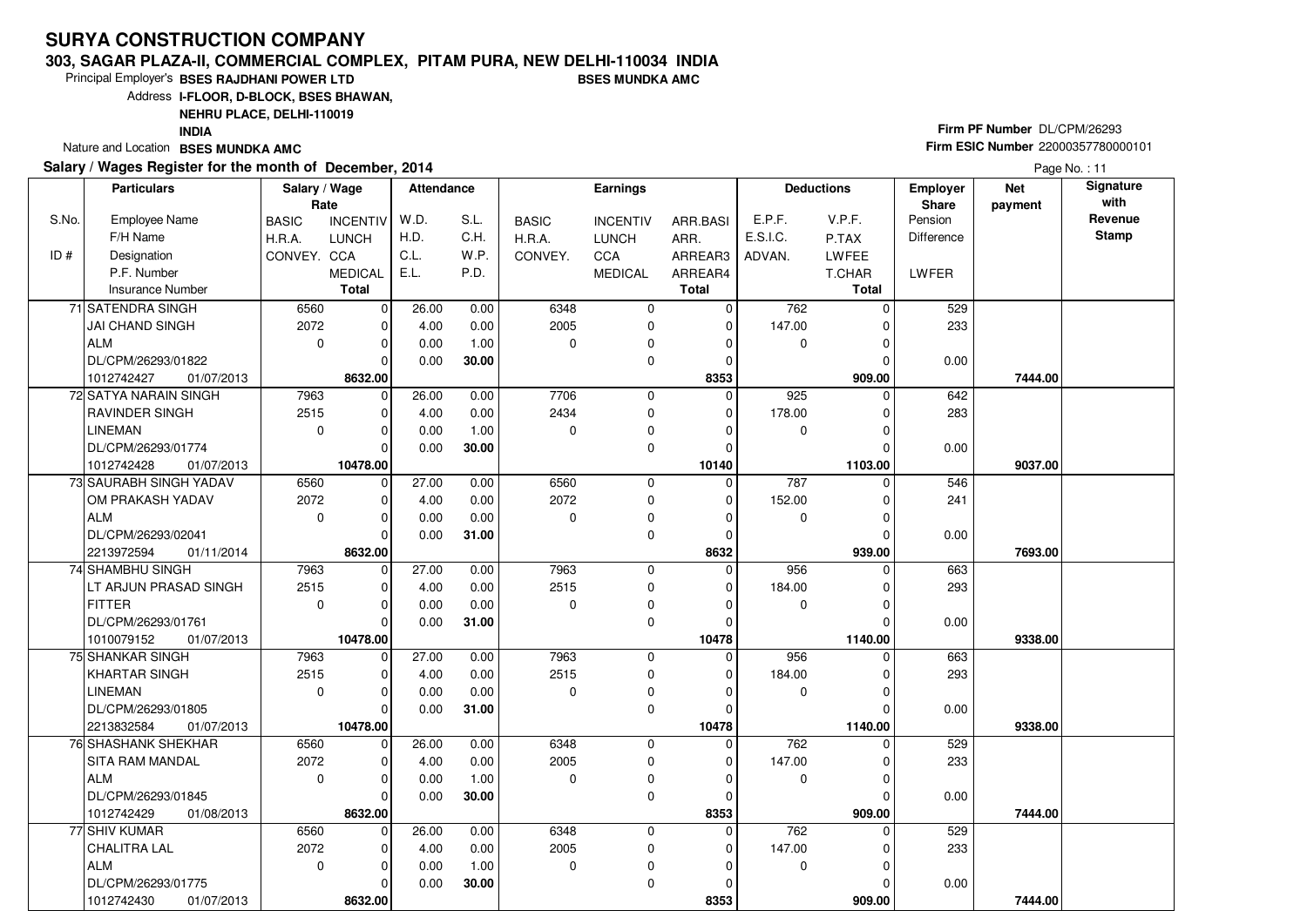#### **303, SAGAR PLAZA-II, COMMERCIAL COMPLEX, PITAM PURA, NEW DELHI-110034 INDIABSES MUNDKA AMC**

Principal Employer's**BSES RAJDHANI POWER LTD**

Address**I-FLOOR, D-BLOCK, BSES BHAWAN,**

**NEHRU PLACE, DELHI-110019**

**INDIA**

Nature and Location **BSES MUNDKA AMC** 

### **Salary / Wages Register for the month of December, 2014**

# **Firm PF Number** DL/CPM/26293 **Firm ESIC Number** <sup>22000357780000101</sup>

|       | <b>Particulars</b>                          | Salary / Wage<br>Rate |                  | Attendance |       |              | <b>Earnings</b> |              |             | <b>Deductions</b>   | <b>Employer</b><br>Share | <b>Net</b><br>payment | Signature<br>with |
|-------|---------------------------------------------|-----------------------|------------------|------------|-------|--------------|-----------------|--------------|-------------|---------------------|--------------------------|-----------------------|-------------------|
| S.No. | <b>Employee Name</b>                        | <b>BASIC</b>          | <b>INCENTIV</b>  | W.D.       | S.L.  | <b>BASIC</b> | <b>INCENTIV</b> | ARR.BASI     | E.P.F.      | V.P.F.              | Pension                  |                       | Revenue           |
|       | F/H Name                                    | H.R.A.                | <b>LUNCH</b>     | H.D.       | C.H.  | H.R.A.       | LUNCH           | ARR.         | E.S.I.C.    | P.TAX               | <b>Difference</b>        |                       | <b>Stamp</b>      |
| ID#   | Designation                                 | CONVEY. CCA           |                  | C.L.       | W.P.  | CONVEY.      | CCA             | ARREAR3      | ADVAN.      | LWFEE               |                          |                       |                   |
|       | P.F. Number                                 |                       | <b>MEDICAL</b>   | E.L.       | P.D.  |              | <b>MEDICAL</b>  | ARREAR4      |             | T.CHAR              | LWFER                    |                       |                   |
|       | <b>Insurance Number</b>                     |                       | <b>Total</b>     |            |       |              |                 | <b>Total</b> |             | Total               |                          |                       |                   |
|       | 78 SHYAM SUNDER                             | 7963                  | $\mathbf 0$      | 26.00      | 0.00  | 7706         | 0               | $\mathbf 0$  | 925         | $\Omega$            | 642                      |                       |                   |
|       | RAM NATH SHARMA                             | 2515                  | $\mathbf 0$      | 4.00       | 0.00  | 2434         | 0               | $\mathbf 0$  | 178.00      |                     | 283                      |                       |                   |
|       | <b>LINEMAN</b>                              | $\mathbf 0$           | $\mathbf 0$      | 0.00       | 1.00  | 0            | 0               | 0            | 0           |                     |                          |                       |                   |
|       | DL/CPM/26293/01847                          |                       | $\Omega$         | 0.00       | 30.00 |              | 0               | $\Omega$     |             |                     | 0.00                     |                       |                   |
|       | 2213857503<br>02/09/2013                    |                       | 10478.00         |            |       |              |                 | 10140        |             | 1103.00             |                          | 9037.00               |                   |
|       | 79 SITARAM SINGH                            | 7963                  | $\mathbf 0$      | 26.00      | 0.00  | 7706         | 0               | $\Omega$     | 925         | $\Omega$            | 642                      |                       |                   |
|       | <b>MISARI SINGH</b>                         | 2515                  | $\mathbf 0$      | 4.00       | 0.00  | 2434         | 0               | 0            | 178.00      | 0                   | 283                      |                       |                   |
|       | <b>LINEMAN</b>                              | $\mathbf 0$           | $\Omega$         | 0.00       | 1.00  | 0            | $\mathbf 0$     | $\Omega$     | 0           |                     |                          |                       |                   |
|       | DL/CPM/26293/01842                          |                       | $\Omega$         | 0.00       | 30.00 |              | 0               | $\Omega$     |             | O                   | 0.00                     |                       |                   |
|       | 2213840987<br>16/07/2013                    |                       | 10478.00         |            |       |              |                 | 10140        |             | 1103.00             |                          | 9037.00               |                   |
|       | 80 SUBHASH KUMAR                            | 6560                  | 0                | 27.00      | 0.00  | 6560         | $\mathbf 0$     | $\Omega$     | 787         | 0                   | 546                      |                       |                   |
|       | <b>MAHINDRA SAH</b>                         | 2072                  | 0                | 4.00       | 0.00  | 2072         | 0               | 0            | 152.00      | 0                   | 241                      |                       |                   |
|       | <b>ALM</b>                                  | $\mathbf 0$           | $\mathbf 0$      | 0.00       | 0.00  | 0            | 0               | 0            | 0           | 0                   |                          |                       |                   |
|       | DL/CPM/26293/01894                          |                       | $\Omega$         | 0.00       | 31.00 |              | $\mathbf 0$     | 0            |             | 0                   | 0.00                     |                       |                   |
|       | 2213958700<br>01/09/2014                    |                       | 8632.00          |            |       |              |                 | 8632         |             | 939.00              |                          | 7693.00               |                   |
|       | 81 SUDHIR                                   | 6560                  | $\mathbf 0$      | 26.00      | 0.00  | 6348         | 0               | $\Omega$     | 762         | $\Omega$            | 529                      |                       |                   |
|       | <b>MAHESH SINGH</b>                         | 2072                  | $\mathbf 0$      | 4.00       | 0.00  | 2005         | $\mathbf 0$     | $\mathbf 0$  | 147.00      |                     | 233                      |                       |                   |
|       | <b>ALM</b>                                  | 0                     | 0                | 0.00       | 1.00  | 0            | 0               | 0            | 0           | O                   |                          |                       |                   |
|       | DL/CPM/26293/01796                          |                       | $\Omega$         | 0.00       | 30.00 |              | 0               | $\mathbf 0$  |             | $\Omega$            | 0.00                     |                       |                   |
|       | 1113973792<br>01/07/2013                    |                       | 8632.00          |            |       |              |                 | 8353         |             | 909.00              |                          | 7444.00               |                   |
|       | 82 SURESH KUMAR                             | 8675                  | $\mathbf 0$      | 27.00      | 0.00  | 8675         | 0               | $\mathbf 0$  | 1041        | 0                   | 723                      |                       |                   |
|       | ROSHAN SINGH                                | 2739                  | $\mathbf 0$      | 4.00       | 0.00  | 2739         | 0               | 0            | 200.00      | 0                   | 318                      |                       |                   |
|       | <b>SUPERVISOR</b>                           | $\mathbf 0$           | $\Omega$         | 0.00       | 0.00  | $\Omega$     | 0               | 0            | $\mathbf 0$ | O                   |                          |                       |                   |
|       | DL/CPM/26293/01776                          |                       | $\mathbf 0$      | 0.00       | 31.00 |              | 0               | $\mathbf 0$  |             |                     | 0.00                     |                       |                   |
|       | 1012742436<br>01/07/2013<br>83 SURESH KUMAR | 6560                  | 11414.00         | 26.00      | 0.00  | 6348         | 0               | 11414<br>0   | 762         | 1241.00<br>$\Omega$ | 529                      | 10173.00              |                   |
|       | MUNNE SINGH                                 | 2072                  | $\mathbf 0$<br>0 | 4.00       | 0.00  | 2005         | 0               | 0            | 147.00      |                     | 233                      |                       |                   |
|       | <b>ALM</b>                                  | $\mathbf 0$           | $\Omega$         | 0.00       | 1.00  | $\Omega$     | 0               | $\Omega$     | 0           | 0                   |                          |                       |                   |
|       | DL/CPM/26293/01777                          |                       | $\Omega$         | 0.00       | 30.00 |              | $\Omega$        | $\Omega$     |             | O                   | 0.00                     |                       |                   |
|       | 1012742437<br>01/07/2013                    |                       | 8632.00          |            |       |              |                 | 8353         |             | 909.00              |                          | 7444.00               |                   |
|       | 84 SUSHIL KANT JHA                          | 6560                  | $\mathbf 0$      | 27.00      | 0.00  | 6560         | 0               | 0            | 787         | 0                   | 546                      |                       |                   |
|       | <b>TIIKESHWAR</b>                           | 2072                  | 0                | 4.00       | 0.00  | 2072         | 0               | 0            | 152.00      |                     | 241                      |                       |                   |
|       | <b>ALM</b>                                  | $\mathbf 0$           | $\mathbf 0$      | 0.00       | 0.00  | 0            | 0               | 0            | 0           | 0                   |                          |                       |                   |
|       | DL/CPM/26293/01823                          |                       | $\Omega$         | 0.00       | 31.00 |              | $\mathbf 0$     | 0            |             |                     | 0.00                     |                       |                   |
|       | 2212742439<br>01/09/2014                    |                       | 8632.00          |            |       |              |                 | 8632         |             | 939.00              |                          | 7693.00               |                   |
|       |                                             |                       |                  |            |       |              |                 |              |             |                     |                          |                       |                   |